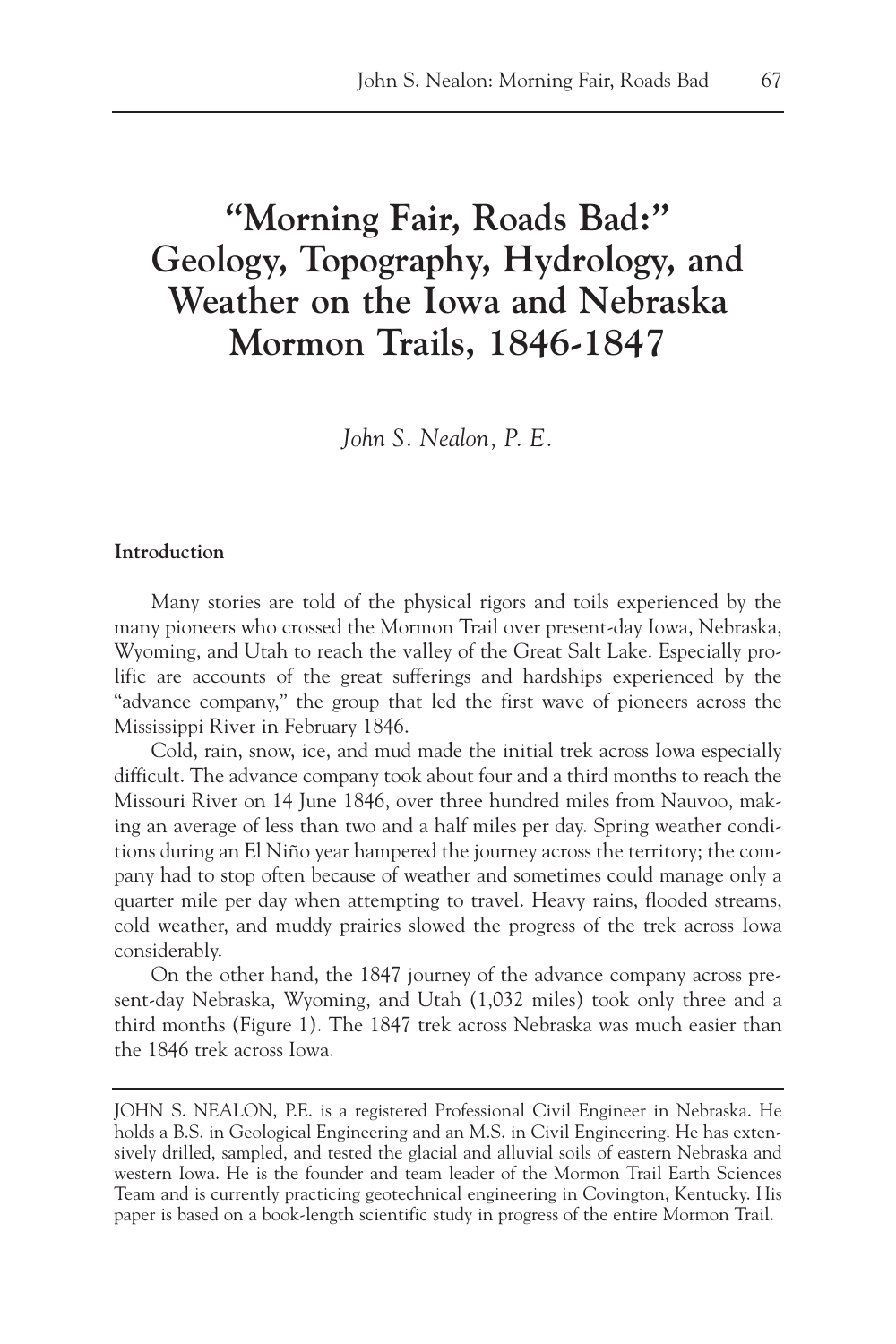The geology, *geomorphology* (study of landforms and their origins), topography, hydrology, and weather of Iowa and Nebraska had much to do with this. On these subjects, a large amount of scientific data are available that have not been previously compiled and studied for the benefit of understanding physical conditions on the Mormon Trail. This paper summarizes information on these topics in a manner that the layperson can understand and that will deepen his or her knowledge and appreciation of the Mormon pioneer experience in Iowa and Nebraska in 1846 and 1847.

This paper does not represent an exhaustive researching of all available scientific and historical information. Although some of the scientific sources are dated, the material referenced is still relevant and accurate for the purposes of this paper. The geologic studies of Iowa counties obtained and researched are dated between 1900 and 1916. These were used for their historical as well as scientific merit.

United States Geological Survey (USGS) 1:100,000-scale metric mapping was used for the topographic study. The approximate location of the Mormon Trail on these maps was supplied by Karla Gunzenhauser of the Iowa Mormon Trails Association and by Dr. Stanley B. Kimball of Southern Illinois University. The Mormon Trail had many variants; the topographic study presented in this paper is generally representative of all these variants.

#### **Overview of Regional Geomorphology of Iowa and Nebraska**

The present terrain and landforms existing in Iowa and Nebraska are the result of a number of geologic processes caused by or related to *glaciation*. A glacier is a body of ice, snow, and frozen meltwater, lying wholly or mostly on land, and showing evidence of present or former motion.<sup>1</sup> Glaciers accumulate great thicknesses of snow and ice at high altitudes and move great distances under gravity and under the stresses caused by their own weight.

During the era known as the Ice Age, all of Iowa and eastern Nebraska was covered by glacial ice that moved south from Canada in extensive sheets. Glacial episodes are basically grouped into four time periods known (from oldest to youngest) as the Nebraskan, Kansan, Illinoisan, and Wisconsinan periods. Figure 2 shows the maximum extent of glaciation in the central United States during the four general glacial periods. As glacial ice moved south from Canada, it scraped up huge amounts of soil and rock in its path that became mixed and carried with the moving ice sheet.<sup>2</sup>

At the end of each glacial episode, the ice generally melted from the southern end toward the north, and thus the glacier would "retreat." All the soil and rock that had been mixed in with, and carried by, the glacier dropped out and was left behind. The soil and rock dumped from the glacial ice is called *till* or *drift* and is a couple of hundred feet thick in Iowa and eastern Nebraska. Large vol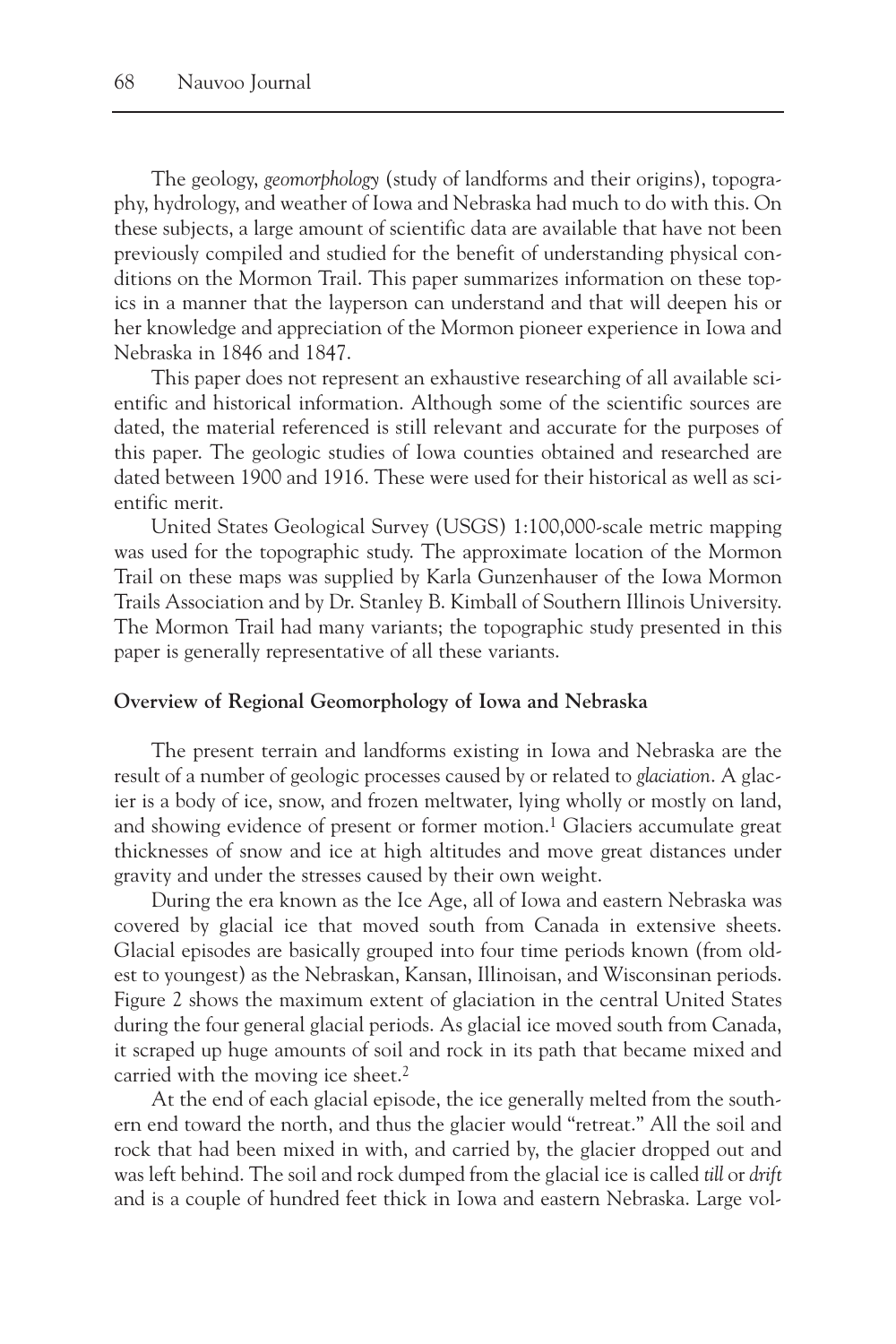umes of sand and gravel were deposited in east-central Nebraska to the west of the glacial ice.3 In succeeding glacial episodes, new glacial ice overran and buried the till that had been left after previous episodes.

Following glaciation in Nebraska and southern Iowa, all of Iowa and roughly the eastern one-fifth of Nebraska were covered by thick sheets of till. During the interglacial periods and after the Ice Age, erosion by rain, streams, and frost cut down through the accumulated tills. Rivers and streams were cut into the till, and a topsoil developed on its surface. Kay (1916)4 referred to this developed soil layer as a *gumbotil*, described by Gow and Tilton (1916)5 as "a sticky, tenacious clay." This type of soil becomes very sticky and slippery when wet. Wind and water attacked exposed sand and gravel deposits in central and western Nebraska and redeposited them eastward and southward. The finer silts and clays were carried out, leaving behind the coarser sands that later served as a source material for the Sand Hills region.6 Blankets of *loess* (a wind- blown silt and clay soil) were laid down across southern and eastern Nebraska and all of southern Iowa during Illinoisan and Wisconsinan time. The splendid bluffs seen rising near the Iowa shore of the Missouri River are composed of loess, blown in by wind to thicknesses of several hundred feet.

The loess was deposited on a dissected and eroded till surface and completely or partially blanketed the hills and valleys that had been eroded in the till. Following loess deposition, rain, wind, ice, and streamflow continued to wear away at the exposed soils. As a result, the loess and till are thick in some places and thin or absent in others, thus forming a landscape in Iowa and Nebraska composed of bedrock, alluvial sand and gravel, till, gumbotil, and loess, which gave diversity to the land surface crossed by the pioneers.<sup>7,8,9,10,11</sup> All of southern Iowa and all of Nebraska east of about Columbus lie within a geologic regime known as the *dissected till plains* (Figure 1), in which the till and loess have been dissected by streams and drainageways and formed into low, rolling hills and ridges.

Beyond a general north-south line running roughly through Columbus, the dissected till plains give way to the geologic regime known as the *Great Plains* (Figure 1). The Great Plains extends westward from the dissected till plains. Cutting across both geologic regimes is the Platte River basin, which runs eastwest across Nebraska. Parent materials for the soils in the Platte River basin are alluvial sands and gravels that filled in the river basin after Nebraskan and Kansan glaciers blocked its drainage to the east.

The Platte River and its valley dominated the Mormon Trail experience in Nebraska. The Platte was very different from any river the westering pioneers had encountered before and is a unique and curious feature of the Mormon Trail. Although the dissected till plains geologic regime extended westward as far as about present-day Columbus, the Mormon Trail geology changed significantly once the pioneers crossed the Elkhorn River.

Figure 4 shows a geologic cross section through the present-day Platte River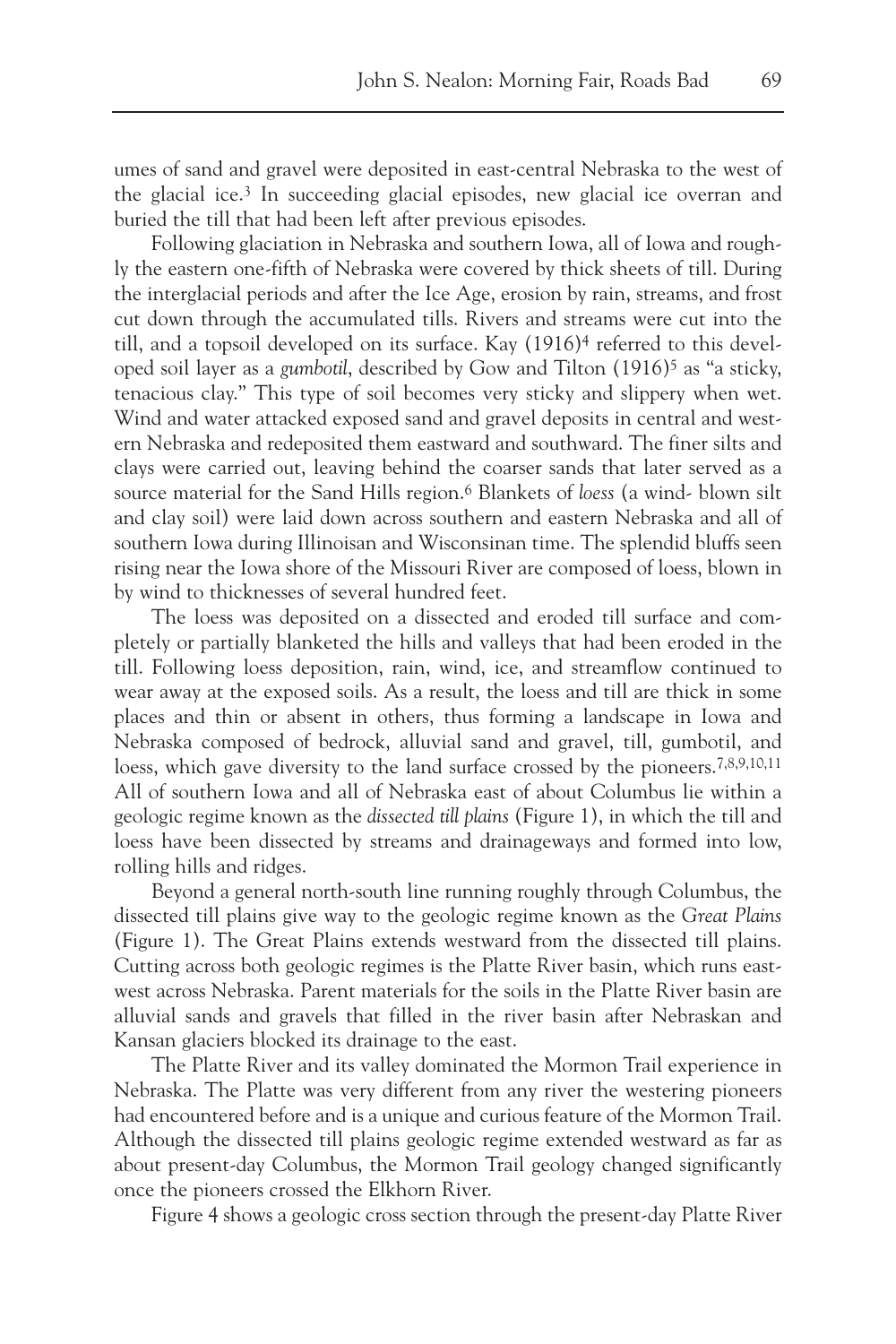valley at Fremont.12 This figure shows typical variations in topography and geologic materials that made up the landscape that the Mormon Trail crossed in eastern Nebraska. Preglacial drainage in Nebraska flowed east through valleys cut into shale and sandstone bedrock. When glacial ice moved into eastern Nebraska during Nebraskan and Kansan time (Figure 2), bedrock valley drainages to the east were dammed by ice and cut off. The drainage water filled and overtopped the valleys, which were then completely filled in with sands and gravels, shown on Figure 4 as the David City and Grand Island Sand and Gravel. Following ice retreat, the Nebraskan and Kansan tills were left behind in the uplands while topsoils formed on the surfaces of the sands and gravels. The entire Platte River valley in Nebraska is cut into the Grand Island Sand and Gravel (Figures 4 and 5). Loess was deposited following glaciation and blanketed the till and the downcut valleys.

The Platte River is a *braided stream*. West of Fremont, braiding increases markedly with distance (Figure 6). Braided streams have complex mazes of channels that thread their way among bars deposited on the river bottom.13 These streams are characterized by fast currents, general instability of their bars and channelways, and caving of channel walls. Once channel islands are formed, more bars form in one or both of the divided channels. To the east of Columbus, the river enters the dissected till plains, where it accumulates a huge quantity of drainage from the Loup and Elkhorn river systems, becomes a more restricted channel carrying more water, and generally becomes a single-trunk river (Figure 7).

Although wide, the Platte is generally less than one or two feet deep. Emigrants referred to the Platte as being "a mile wide, a foot deep, too thin to plow and too thick to drink."14 Most of the flow in the Platte occurs through the beneath-the-surface sands and gravels that fill the buried valley (Figure 4). It was perhaps this characteristic that led westering Americans to describe it as a river that "flowed upside down."15 During low-flow periods, surface flow can disappear over long stretches of the Platte, and flow occurs completely below the surface of the riverbed. The Platte River is dangerous to cross on foot, however, because of swift currents and shifting, quick sands and meandering channels in the river as much as twenty feet deep that shift position with time. Even strong swimmers have drowned when encountering these channels, in which the water moves very fast.

In the central part of the Great Plains of Nebraska, the Sand Hills region rises north of the Platte River (Figure 3). The region is composed of finegrained, wind-blown sand dunes formed into low hills and ridges and is the largest area of wind-blown sand dunes in the Western Hemisphere, being ten times larger than the state of Delaware.16 The dunes begin between Columbus and Grand Island and extend as far west as Morrill County, Nebraska. The sand dunes are stabilized by a grass cover.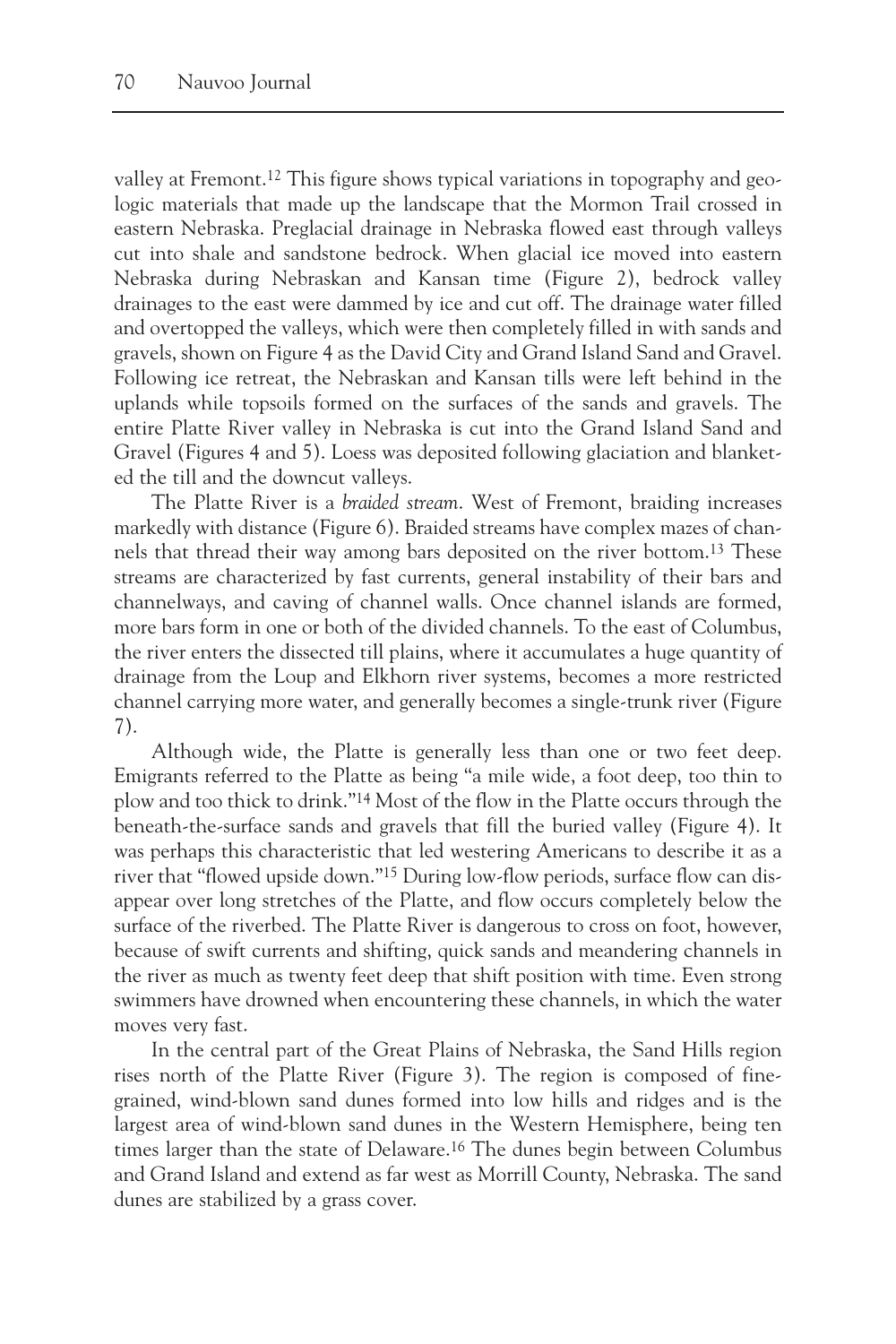Figure 5 shows a cross section of the subsurface geology along the Platte River between Keith and Kearney Counties. The cross section shows the Ogallala Sandstone near the surface; as is evident from the figure, the Ogallala has a generally "smooth" and constant gradient across Nebraska. The smooth, constant gradient of the Ogallala is a geologic feature known as the "Gangplank," which extends across Nebraska and Wyoming. The Platte River gradient mimics that of the Gangplank.

In Keith County, Nebraska, the Platte River valley begins its incision into the sandstone bedrock of the Ogallala Formation. Here the valley bottom constricts to a width of about three miles (Figure 8). As the Platte proceeds west of present-day Lake McConaughy, its incision depth decreases with distance; and the river valley widens into a long, narrow, funnel shape.

# **Nebraska Mormon Trail Geography**

The geography of the Nebraska Trail is studied in great detail in Steele's 1933 M.A. thesis.17 Her work studies the evolution of the trail, the locations of the "main trail" and its variants south of the Platte River and their relationships to the topography they traversed, and the significance of the Nebraska Trail's location from geographic, geomorphologic, and economic perspectives. I am unaware of any similar work for the Iowa Trail.

#### **Topography**

A common misconception is that of Iowa's "flatness." Iowa is a Great Plains state and is relatively "flat" topographically compared to the Rocky Mountain states of Wyoming and Utah. The topography appears flatter than it really is when viewed from a car on Interstate 80. One gains a different perspective traveling along two-lane roads in southern Iowa. From the point of view of an 1846 pioneer, the Iowa Mormon Trail was not flat.

Figure 9 presents a cross section of the Mormon Trail across Iowa and Nebraska. The cross section is based on USGS mapping having ten- and twenty-meter (thirty-two to sixty-four foot) contour intervals. The present-day Iowa shore at the Mormon Trail's Mississippi River crossing is at an elevation of about 525 feet above mean sea level (msl). (The 1846 Iowa shore was about thirty-one feet lower.) The present-day Iowa shore at the trail's Missouri River crossing is at an elevation of about 968 feet msl. The high points of the Iowa trail are in Union and Adair Counties at elevations of about 1,362 feet msl.

The high point of the Iowa trail in Union County was first reached about 202 miles from Nauvoo, near present-day Spaulding. At this point, the pioneers had traveled vertically through about 837 feet in elevation, making an average gradient of a little over four feet per mile. The average gradient across the Great Plains region of Nebraska (west of the Elkhorn River) was a little over six feet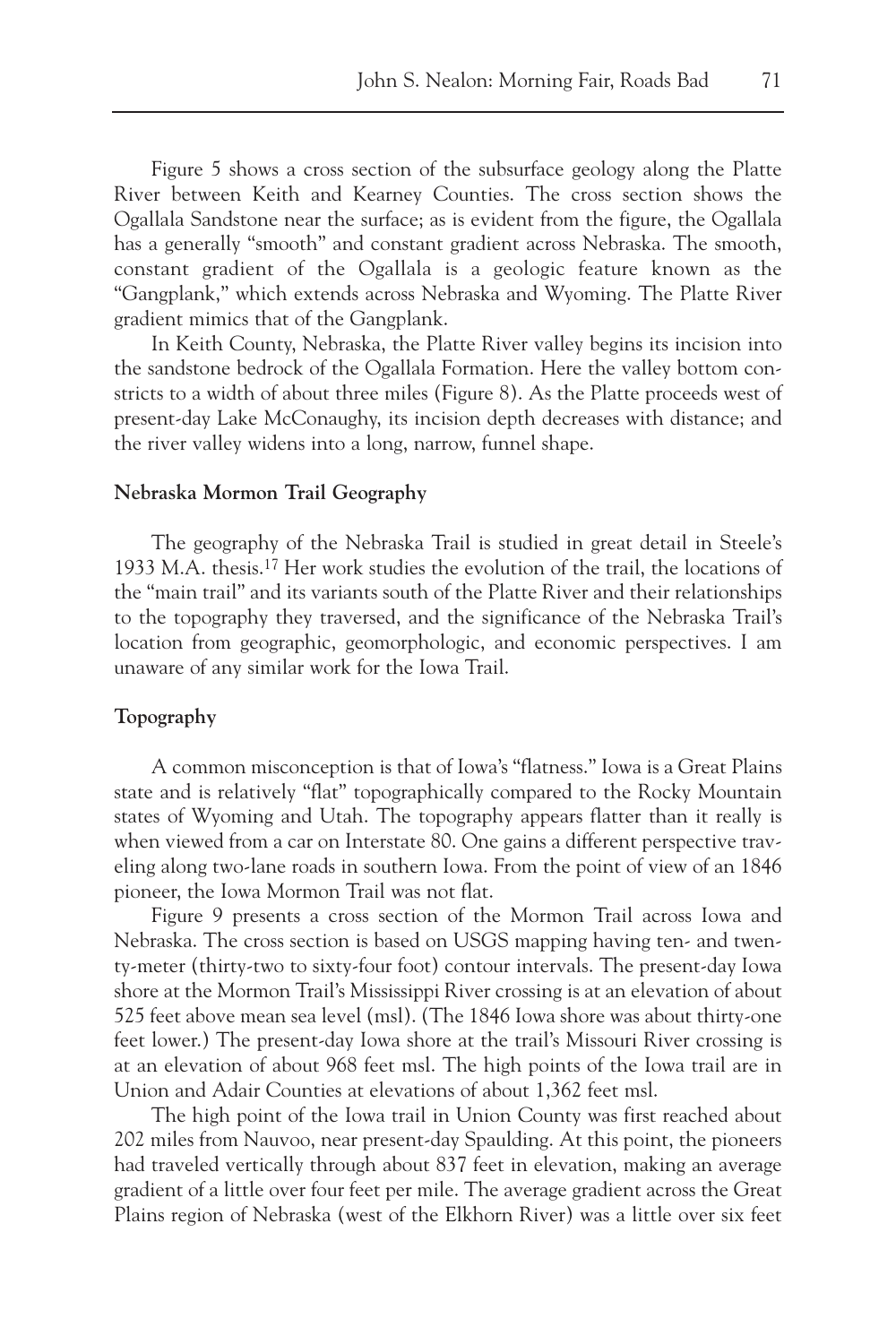per mile. However, the "average" Iowa gradient is deceiving in light of a more careful study of the cross section shown on Figure 9.

The rivers and streams along the Iowa Mormon Trail are cut into loessial soils, which tend to stand vertically in open cut and which can erode steep-sided stream channels and valleys. Several stream valleys in succession between Farmington and Bonaparte, Iowa, have grades between about 120 to 205 feet per mile (2.3 to 3.9 percent grades). Comparison of the Iowa and Nebraska trail cross sections shown on Figure 9 shows that although the Nebraska trail west of the Elkhorn was steeper overall, the Iowa trail reversed grades far more often and more dramatically, lending a "roughness" to the Iowa trail that was not encountered across most of present-day Nebraska. Moreover, although the 1846 pioneers used established trails as much as possible, these essentially ended a little over halfway across Iowa. Indian trails were largely being used across unfamiliar terrain by the time the Trail reached the Thompson River in present-day Union County. Figure 9 shows that the Trail's "roughness" increased markedly just west of Garden Grove and continued until the Trail reached the Elkhorn River.

Figure 10 shows a typical map view of the Mormon Trail through Iowa, the Thompson River crossing in Union County. (The Mt. Pisgah settlement was on the east bank of the Thompson, known then as the Grand River.) The contour interval on Figure 10 is ten meters (thirty-two feet). Comparison to a typical map view of the trail in the Platte River valley near Columbus, Nebraska (Figure 7) gives another sense of the Trail's "roughness" between Nauvoo and the Elkhorn River.

The reason for the stark difference in roughness seen on Figure 9 is twofold. First, Iowa's western border is completely formed by the Missouri and Big Sioux Rivers, and its eastern border is completely formed by the Mississippi River (Figure 3). Once the Missouri River reaches the Kansas City area, the river heads east across Missouri to its confluence with the Mississippi River at St. Louis. One hundred percent of Iowa's drainage crossing the Mormon Trail either flows southwest or south to the Missouri River, or southeast to the Mississippi River. In Iowa, the pioneers had to *cross* all of the drainages, which intersected the trail across the entire state rather than paralleling it.

Second, the Mormon Trail *followed* the main drainageway across most of Nebraska (i.e., the Platte River), and thus the Mormon Trail followed the "Gangplank" geologic feature (Figures 3, 5, and 9). Although the trail's average gradient along the Platte (a little over six feet per mile) was steeper than its average gradient between Nauvoo and Union County, Iowa (a little over four feet per mile), it did not reverse grades and was easier to negotiate.

# **Hydrology**

Because of the enormous areas drained by the Mississippi and Missouri river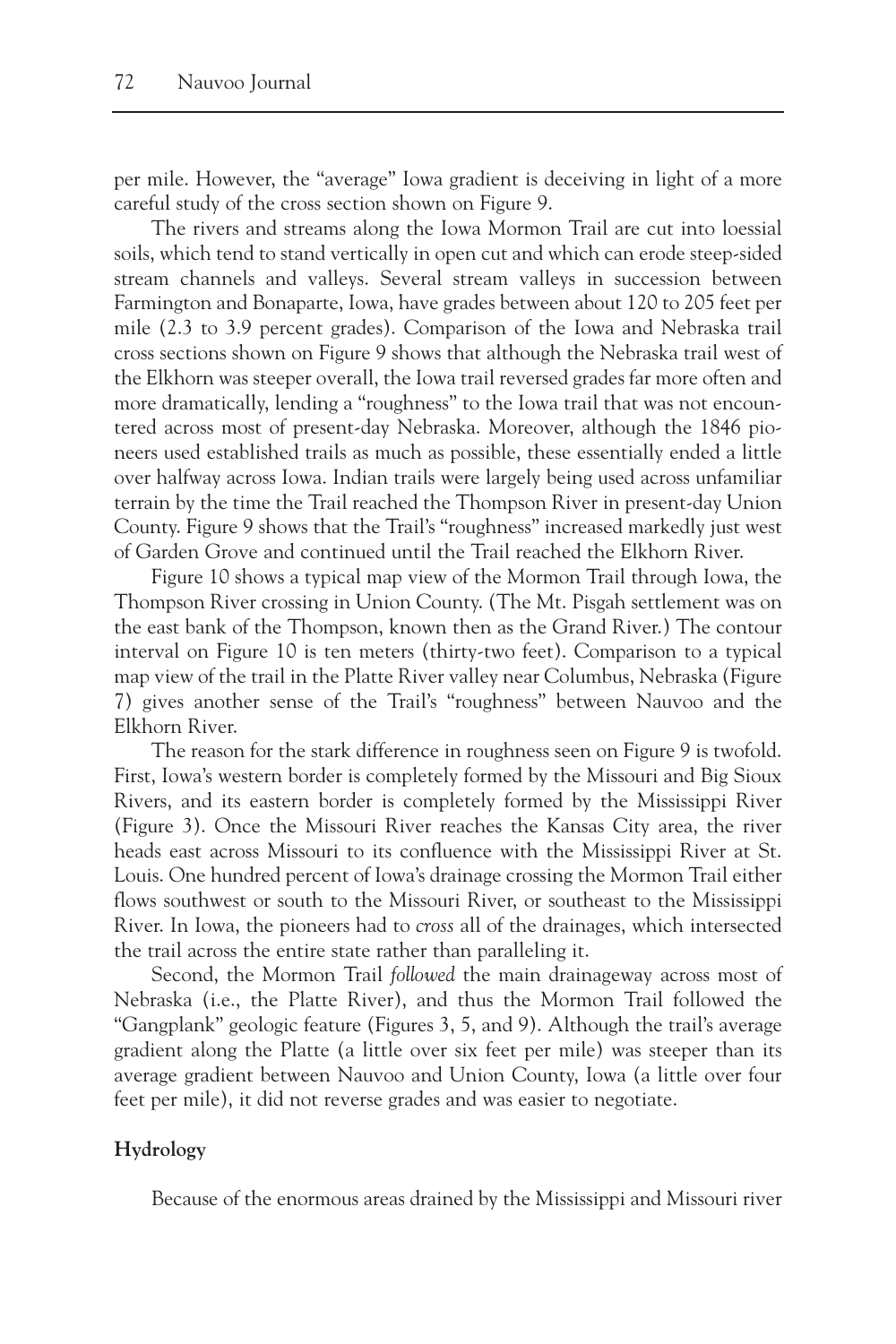systems, they flood when accumulated snowfalls melt along their northern and mountainous reaches. When the Mississippi and Missouri rivers flood, Iowa and northern Missouri experience flooding as well because all of Iowa's drainage essentially flows to these rivers. River stages in Iowa are affected to some degree by spring rains and/or snowmelts in Wyoming, Colorado, Nebraska, Kansas, Montana, the Dakotas, Minnesota, Missouri, and Illinois, in addition to spring rains and snowmelt in Iowa itself.

River and stream systems can handle increased flows in three ways: by increasing their velocities and gradients to move water faster; by increasing their stages—that is, by flooding and carrying greater depths of water; and by storing more water within the streambanks—that is, by raising the water table and storing excess water in the ground. If most or all of the void spaces become filled with water, the ground becomes saturated and can accept no more runoff, snowmelt, or floodwater. In addition to aggravating the drainage situation, saturation near the surface can make loess and till soils untrafficable.

# **Weather**

Iowa and Nebraska have humid, continental climates characterized by warm to hot, humid summers and cold, dry winters. Springtime brings snowmelt as well as frequent and often-heavy rain to Iowa and Nebraska. Adding to the complications of traveling on foot or by wagon across Iowa in the spring was the wide variation in springtime temperatures.

Temperature data for 1846 and 1847 were recorded and are available for the following locations: St. Paul, Minnesota; St. Louis, Missouri; and Muscatine, Iowa (Figure 1 and Tables 1 and 2).18 Harry J. Hillaker, Iowa State climatologist, reported the following concerning these data:

The only temperature averages available are for St. Paul, MN and St. Louis, MO; however, their readings are fairly consistent. 1845-1846 was an El Niño year and the beginning of 1846, as is usually the case with El Niño, was exceptionally mild. January 1846 in particular was very mild, and to a lesser degree March of 1846 was mild as well. Temperatures were below normal in only June and October [and in February] during 1846. At both St. Paul and St. Louis this was the warmest year on record up to that point in time (mainly because of very mild conditions in the winter months). The year 1847 was just the opposite as temperatures averaged above normal in only February and April.19

Temperature records date back to 1839 for Muscatine. Monthly high and low temperatures for the period 1845-47 are presented in Table 2,20 along with average monthly highs and lows for available years between 1839 and 1974.21 The Muscatine data in Table 2 correlate to Hillaker's observation that the spring of 1846 was mild overall. Muscatine's highs and lows were above average in January, March, and April 1846, and the lows were above average in May and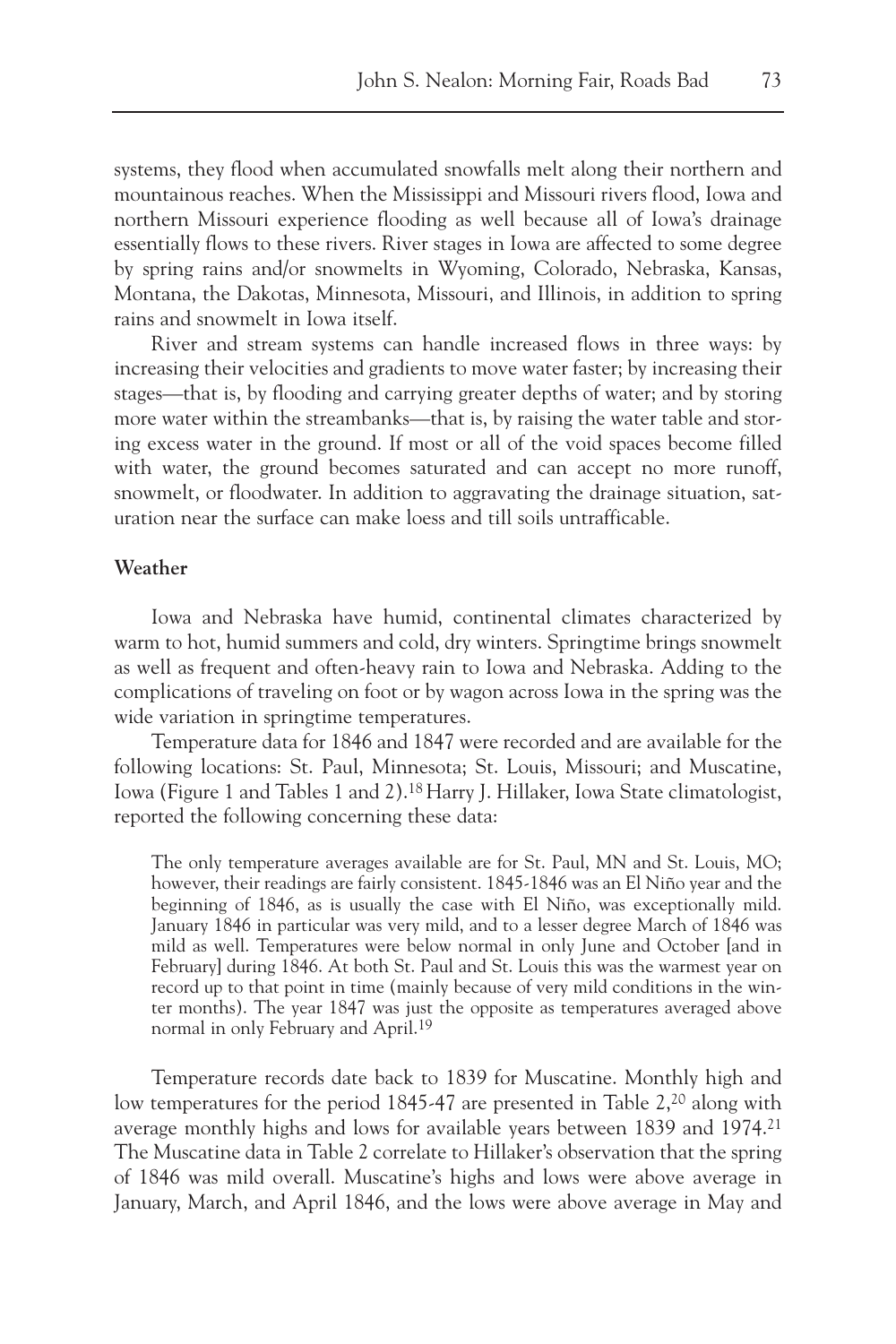June.

The advance company left Nauvoo on 4 February 1846. Brigham Young had originally planned to leave Nauvoo on 1 June 1846,22 which would have avoided winter and springtime travel and which would have provided for more grass cover for the livestock. Low temperatures in Iowa during February and March are mostly below freezing—and often below zero. Grasses begin to grow in earnest following the end of the killing frosts; the recommended start date for planting in Iowa is after 15 April. It is possible that "very mild" weather in January 1846 influenced the decision to leave in February.

John D. Lee and Orson Pratt kept some records of daily temperatures.23 Lee and Pratt noted early-morning temperatures of five degrees to twenty-eight degrees between 23 February and 3 March. Between 4 March and 28 April, they recorded morning temperatures between a low of twenty-one degrees on 21 March and a high of sixty-one degrees on 18 March. As late as 28 April, Pratt recorded a temperature of twenty-eight degrees at 1:30 p.m., with rain. When temperatures hover near freezing during precipitation events, the miserable phenomenon of "freezing rain" occurs. When the weather begins to warm up in March, temperatures are commonly below freezing at night, which freezes the ground from the surface down, and above freezing during the day, causing the ground to thaw the same way—from the surface down. These conditions tend to make the loess and till soils untrafficable; adding rain or freezing rain makes the situation even more miserable (Figure 11).

Table 2 indicates that 1847 was the opposite of 1846 in Muscatine, with the monthly lows being below average every month and the highs being below average during six months, including January and March. William Clayton's journal consistently noted "cold" and "very cold" mornings through the end of May 1847. Tables 1 and 2 suggest that January 1847 was a colder-than-normal month in the midwestern United States.

The statewide average precipitation for Iowa totals nearly thirty-two inches per year. However, the average conditions are rarely experienced, with variability seen in both time and location.24 For example, while Muscatine (Figure 1) received the highest yearly precipitation in Iowa history in 1851 (74.50 inches, or about thirty-eight inches above average), Farmersburg (108 miles north) received 37.94 inches (over six inches above its average).

The statewide average precipitation for Nebraska totaled almost twentythree inches between 1876 and 1995.25 Nebraska's climate is described as semiarid in the western part and subhumid in the eastern part and becomes drier from east to west. Greater climatic variation exists west to east across the state than from Nebraska to the Atlantic coast. Usually, more than three-fourths of the annual precipitation falls between April and September.<sup>26</sup>

Precipitation data for 1846 and 1847 were recorded and are available for the following locations in the midwestern United States (Figure 1): Fort Scott and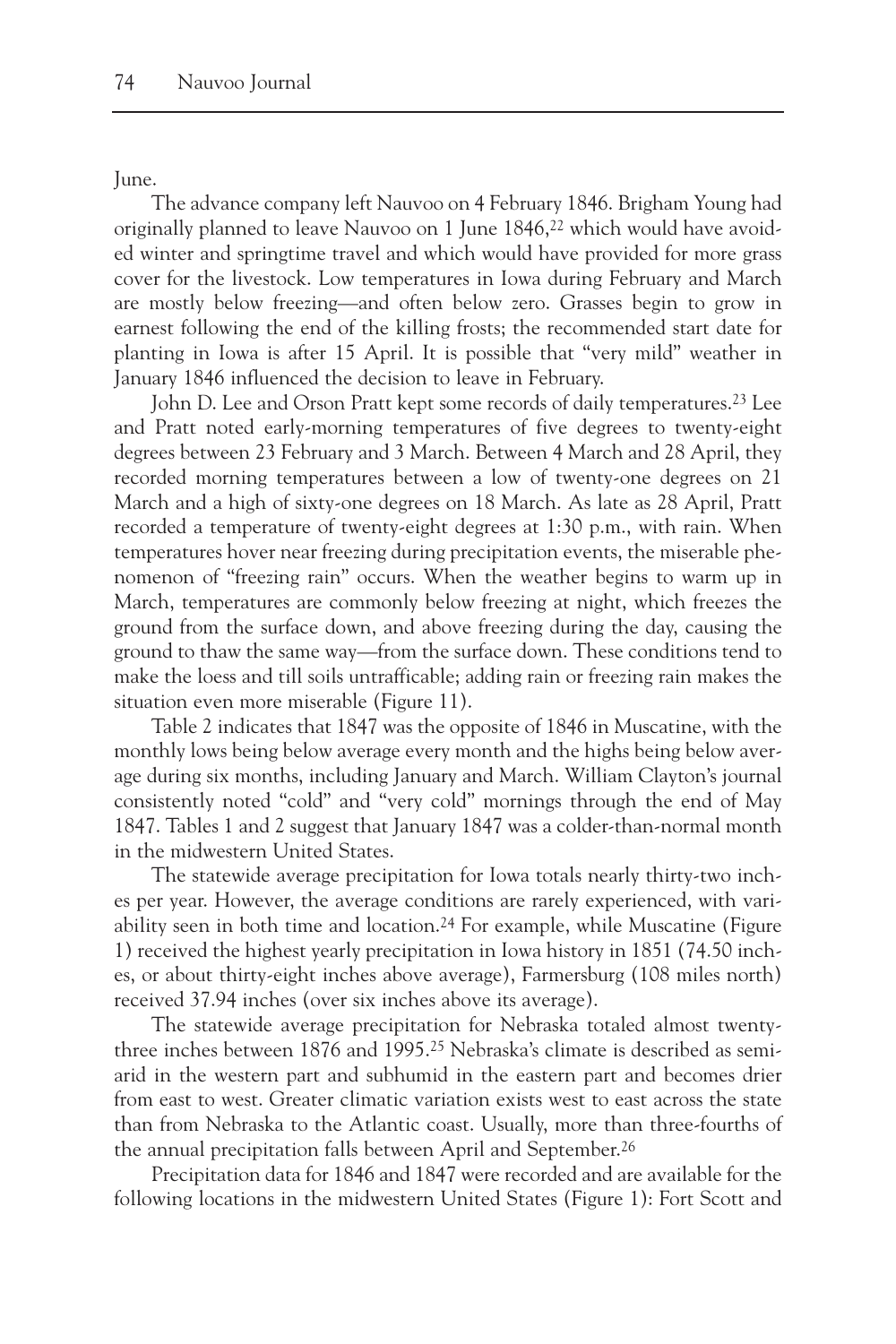Leavenworth, Kansas; Council Bluffs, Iowa; Farmersburg, Iowa; Muscatine, Iowa; St. Louis, Missouri; and Athens, Illinois. Monthly, annual, and average precipitation data for these locations for the period of 1845-47 are summarized in Table 3 and indicate above-average precipitation overall in the year 1846 in Farmersburg, Iowa; Athens, Illinois; and St. Louis, Missouri.27 Muscatine, Iowa, received close to its average precipitation.

Table 4 indicates that total precipitation during the period of February-June 1846 was well above average in Farmersburg, Muscatine, and Athens (10.3 percent to 44.1 percent). Total precipitation during the period of February-April 1846 was even higher above average at these locations (37.3 percent to 77.0 percent). The data suggest that the Iowa Mormon Trail experienced a wet spring in 1846. The records of Lee, Pratt, Patty Sessions, Eliza R. Snow,28 and William Clayton<sup>29</sup> document precipitation on 52 of the 124 days (42 percent) between 14 February and 17 June 1846. The latest records of snow were on 5 and 7 April 1846.

# **Effects of Natural Processes on Travel Across Iowa and Nebraska, 1846-47**

Many factors related to geology, topography, hydrology, and weather made the spring of 1846 a very poor time for the advance company and its accompanying wave of exiled humanity to have to cross Iowa. The 1847 journey across present-day Nebraska was much easier for the advance company. The Nebraska Trail was about five hundred miles long. The company left Winter Quarters on 14 April 1847 and had traveled about 514 miles by 29 May (about 11 miles per day). The company did little or no traveling on Sundays.

**Soils**—Loess is unique among silt and clay soils in that it prefers to stand vertically in open cut. Loess has a tremendous vertical strength, and if cut on a slope, will eventually tend to erode in vertical banks. This great vertical strength lent itself well to the making of loess dugouts in western Iowa and eastern Nebraska, in which some of the pioneers found temporary shelter. Clayton described large underground cachets excavated in the loess by the Pawnee Indians near present-day Fullerton, Nebraska.30

Where the steep-cut tendency of loess did not lend itself well to the pioneers was in the cutting of steeply sided stream banks. The author has walked through drainages west of the Omaha area that were cut with vertical sides up to about fifteen feet deep; vertical cliffs can be viewed in the Council Bluffs area that are at least a hundred feet high. The combination of steep loess streambanks, trees and thick vegetation along the streambanks, precipitation, and the tendency of loess to lose its vertical strength and rut deeply under foot and vehicle traffic when wet made the journey across Iowa very difficult for the advance company.

Tills are noted for their very hard, dense condition. The drawback of till and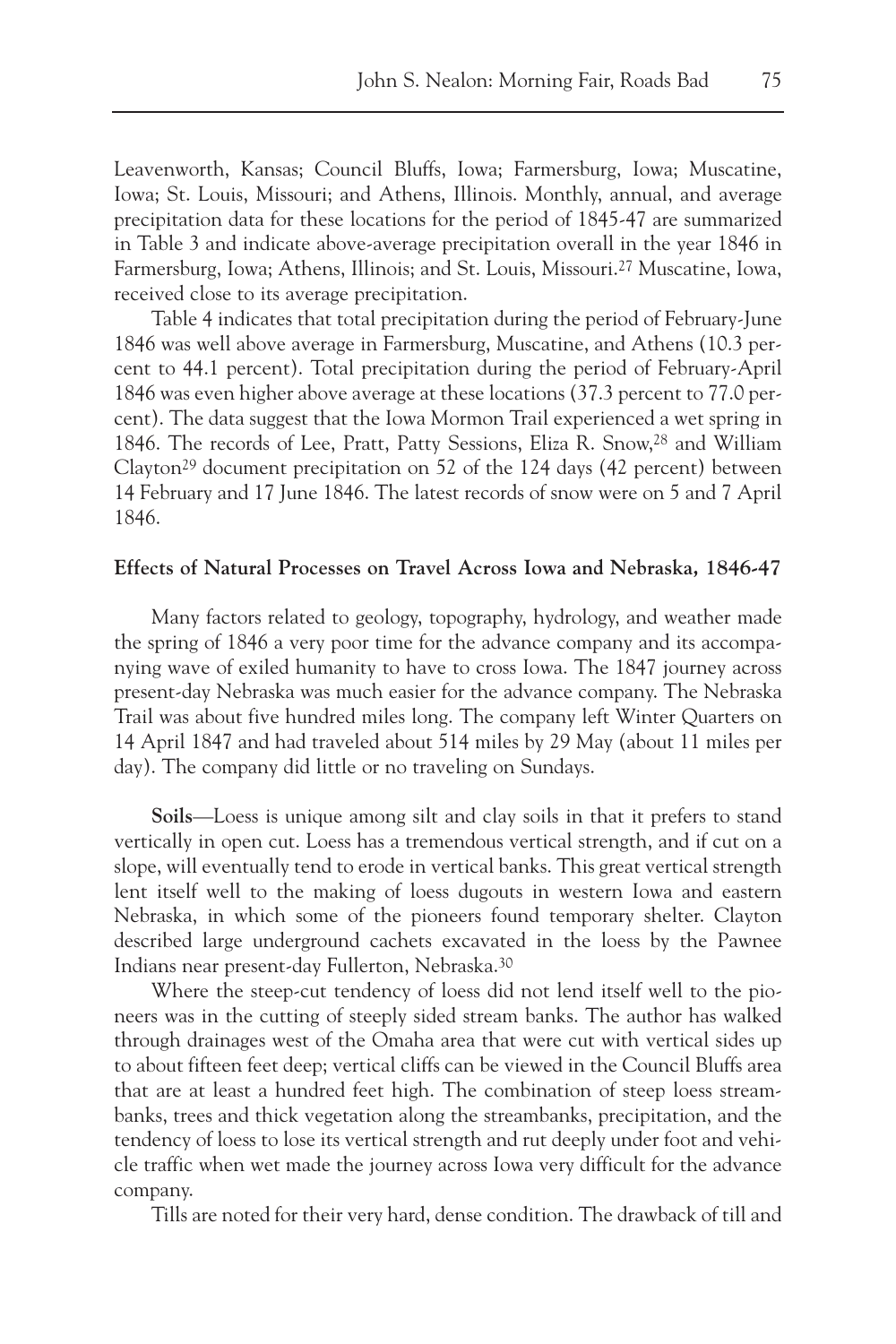gumbotil when they are wetted is that they become very slippery and very sticky and "mucky" when softened by traffic. Any combinations of loess, gumbotil, and till on a streambank during or after a rain would have presented a horse- or oxdrawn wagon with rutting and muck problems and slippery surfaces. Double- and triple-teaming wagons was common in Iowa in the spring of 1846 and greatly slowed progress since one-half to two-thirds of the wagons were idle while their teams were being double- or triple-teamed elsewhere.

Soil conditions were much better for the 1847 Nebraska trek than they had been in Iowa the previous spring. The advance company only had to deal with the loess soils of the dissected till plains for a distance of about thirty-five miles; they departed Winter Quarters at 2:00 p.m. on 14 April and finished crossing the Elkhorn River at noon the next day. Once they were across, the dissected till plains were left behind for good.

Travel across the sand and gravel (Figure 4) along the Platte River was easier. Clayton noted on 16 April 1847: "From these bluffs a little above the [Elkhorn] ferry you can see the . . . Platte River; and the beautiful level bottom on the north of it, about fifteen miles wide for many miles up the river." On 19 April, he wrote: "The roads very good and . . . very level on these flat bottoms of the Platte River which . . . appear to be from ten to fifteen miles wide."31 Beyond the Elkhorn, roads had already been established on the north side of the Platte.32 Except for the portion of the Trail extending into the uplands along the north bank of the Loup, which crossed over the loess deposits of the uplands, the journey would continue over the Grand Island Sand and Gravel until the trail entered the portion of the Platte River valley incised into the Ogallala Sandstone in present-day Keith County.

Beyond the confluence of the North and South Platte Rivers, the river was no longer cut into the deposits of the Grand Island Sand and Gravel but was now incised into sandstone bedrock. The valley became constricted down to widths of as little as three miles (Figure 13) and was filled with alluvium transported by the river. The pioneers generally encountered three types of geologic materials over which to travel. The first was over the steep sandstone bluffs, over which they had to pass wherever the Platte River channel abutted the north wall of its valley. The second was a loose, wet sand nearest the river, which was at the lowest elevation within the valley and which remained saturated. This material was an alluvial river deposit and likely contained much silt. Clayton described this saturated material near the river as "soft and swampy"33 and as "soft and wet."34 On 17 May 1847, he wrote: "The whole of this bottom seems full of springs and we have to keep near the bluffs to make a good road to travel, and in fact, we find it more or less soft and springy even close to the bluffs."35 Although the sandstone bedrock was permeable, it likely provided some confinement (a kind of "bathtub effect") for the water in the valley beneath the riverbanks. Close to the river, the sand always remained saturated and soft—and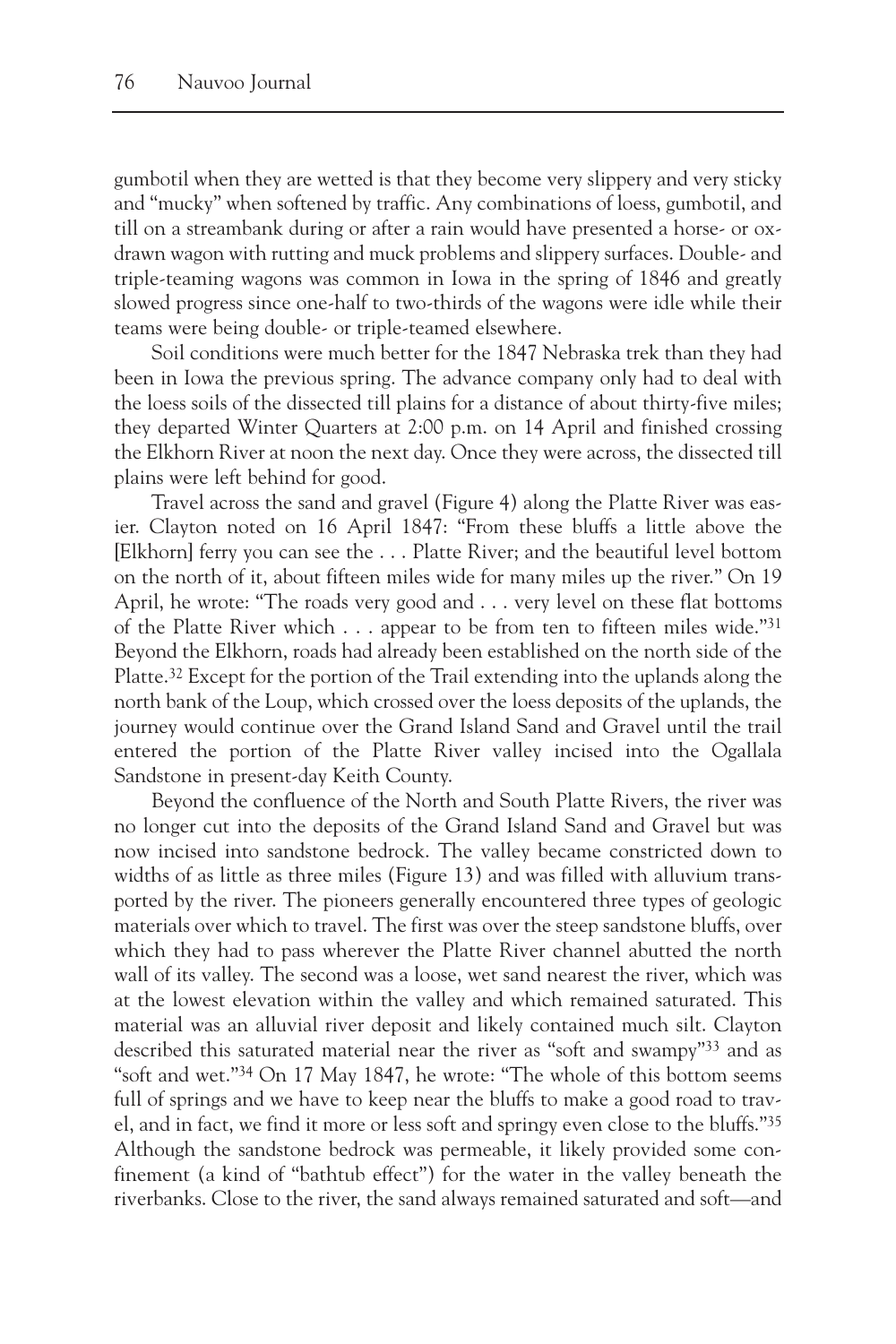not a good travel surface.

Steele noted that "[t]he sand hills are the source of many springs all along their front, the porosity of the sand preventing runoff and the hills acting as reservoirs of ground water. Surface streams fed by the bluff springs are inclined to spread out over the flat bottom land. The water table is high, a second factor deterring proper drainage. Consequently the road tended to shun the bottom land."36

The third type of geologic material encountered in the valley was an intermediate zone or terrace of sand that was not a part of the steep, rough, sandstone bluffs but was also high enough above and far enough from the river so as not to be saturated and soft like the sands at the bank. When the pioneers camped as far as about a mile from the river, Clayton reports that they were able to obtain water in holes dug about four feet deep. It was this "intermediate" zone that the pioneers sought out for their roads, and they did not always find it. From the time the advance company entered the sandstone valley in Keith County, Clayton discussed their attempts to remain both off of the sandstone bluffs and away from the softer, wet terrain near the riverbank. These conditions continued through the rest of the journey across present-day Nebraska.

**Weather**—Weather-related problems in Iowa, including rain, cold, and mud, were described by Clayton. He made many notes of "bad roads" and "very bad roads" between Nauvoo and Garden Grove; he spent eleven days traveling between Garden Grove and Mt. Pisgah and mentioned rainfall on five of those days.

A particularly trying time occurred between 22 March and 15 April 1846. Clayton's company crossed the Chariton River on 22 March. Clayton estimated that the bottoms were about four miles wide. The company spent all day traveling those four miles, having to let the wagons down the east bluff on ropes and having to pull them up the west bluff on ropes as well. Clayton "spent the day helping the teams till I was so sore and tired I could scarcely walk." Church leaders decided to stop to organize the camp.

Rains fell on 24 and 25 March and between 3 and 6 April. Clayton noted on 3 April that they decided to try to move on:

We started . . . about 8:00 o'clock. The roads were very bad and when we had traveled about three miles it began to thunder and rain. . . . We then started again in the heavy rain and bad roads and traveled about three miles. . . . We had a very bad bluff to rise and had to double teams to get up. . . . It was about 5:00 o'clock before all our teams got up and it rained heavily all the time. . . . It continued to rain all night very hard.37

Clayton's company was then a few miles beyond the Chariton River and about fifty miles from Garden Grove, which would have put them at about Shoal Creek, about three miles east of present-day Cincinnati, Iowa. On 6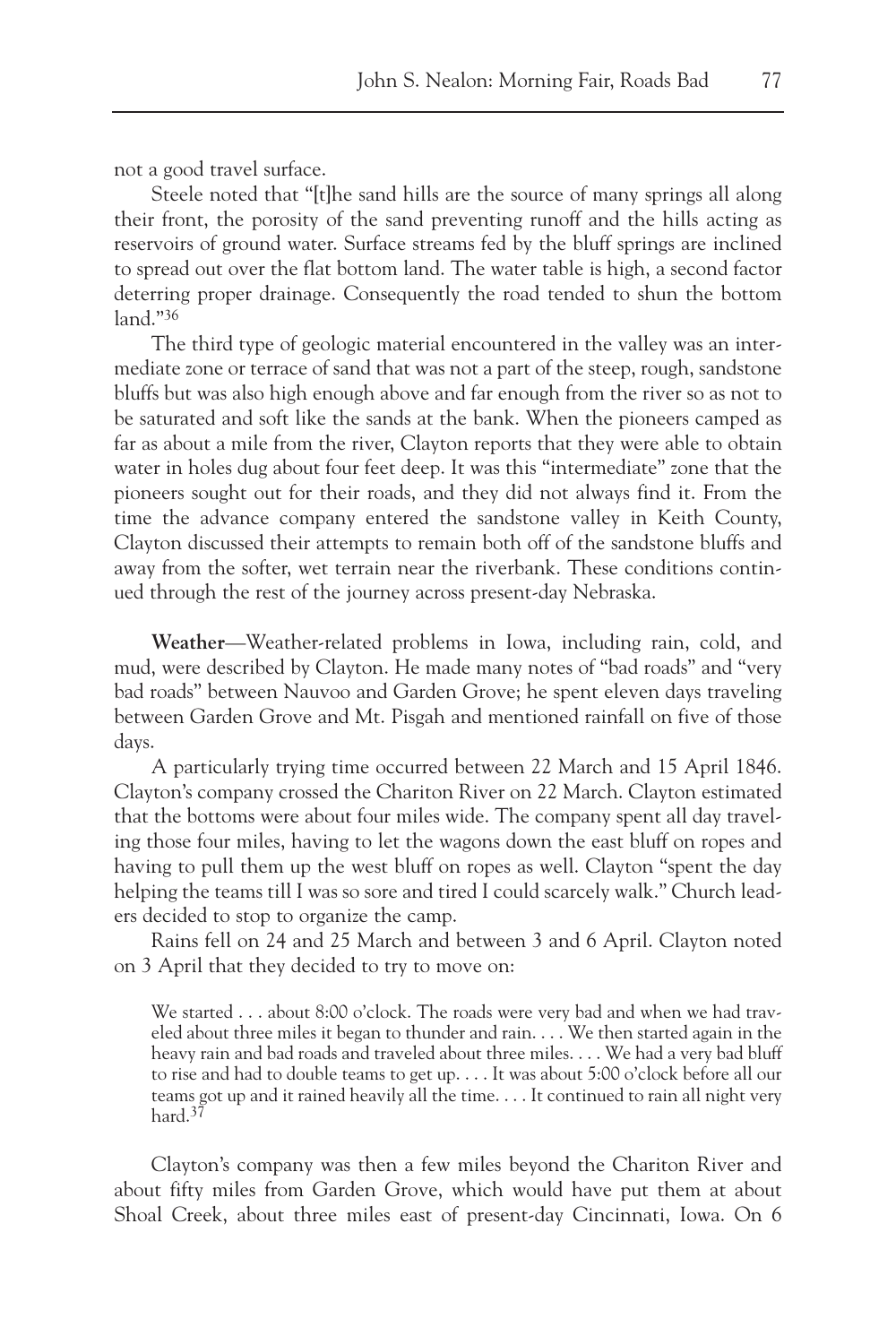April, William noted the following:

It has rained again the last night and continued to rain all day very heavily. The camp is very disagreeable and muddy. . . . [A]t 8:00 o'clock . . . the wind arrived and soon blew a perfect gale with heavy rain, hail, lightning and thunder. It continued for an hour and then abated some. All the tents in our company except mine and Pack's were blown down. The rain beat through the wagon covers and drenched the families and effects. It was the most severe storm we have experienced.<sup>38</sup>

He noted on 7 April: "This morning it is fair but cold and windy. The ground is frozen stiff and considerable ice. Many of the tents are still lying flat and everything around shows that the storm was very severe. . . . The day continued fine but roads almost impassable."39 Orson Pratt recorded early-morning temperatures of thirty-nine degrees on 6 April and twenty-nine degrees on 7 April.40 On 8 April, Clayton wrote: "[W]e concluded to move on a little farther west about a quarter of a mile. It took the company all day to move, it being almost impossible to move the loads<sup>41</sup> even with tripling teams."<sup>42</sup>

The following day brought more rain. Clayton records the following on 9 April:

This morning we concluded to pursue our journey. . . . The roads were very bad indeed. About noon it commenced raining heavily which made the roads still worse. . . . [A]fter toiling till about four o'clock and having traveled only about five miles and our teams being entirely worn down we turned out of the road to a little branch of water to camp. Several of my teams stuck and we had to work till dark to get part of them to camp and two wagons we were compelled to leave over night. Quite a number were obliged to stay back on the prairie and Charles Hale did not come more than a quarter of a mile from where we started this morning. . . . It continued to rain very heavily until night. We could not make a fire and had little for supper, our provisions being in one of the wagons back. This is the most severe time we have had but yet the camp seems in good spirits.<sup>43</sup>

April 10 brought more rain. Clayton wrote:

The weather is yet very wet and gloomy. . . . At seven o'clock a gale struck up and blew our tents over. We then concluded to move . . . out of the wind. Before we got moved . . . it grew very cold. . . . It rains and blows very badly and is very severe on our women and teams. . . . Our teams fare hard with wet and cold.44

Orson Pratt recorded temperatures on 11 April of twenty-five degrees at sunrise and thirty-three degrees at 8:00 a.m., with frozen mud.45 Clayton wrote: "This morning rode . . . to help to get Brother Peart's wagon out of the slough. It took five yoke of oxen and twelve men to draw it out. The roads are yet very bad but it is fair and very cold. We sent twelve yoke of oxen to bring up Peck's . . . wagon."46

Pratt reported an early-morning temperature of twenty-nine degrees on 13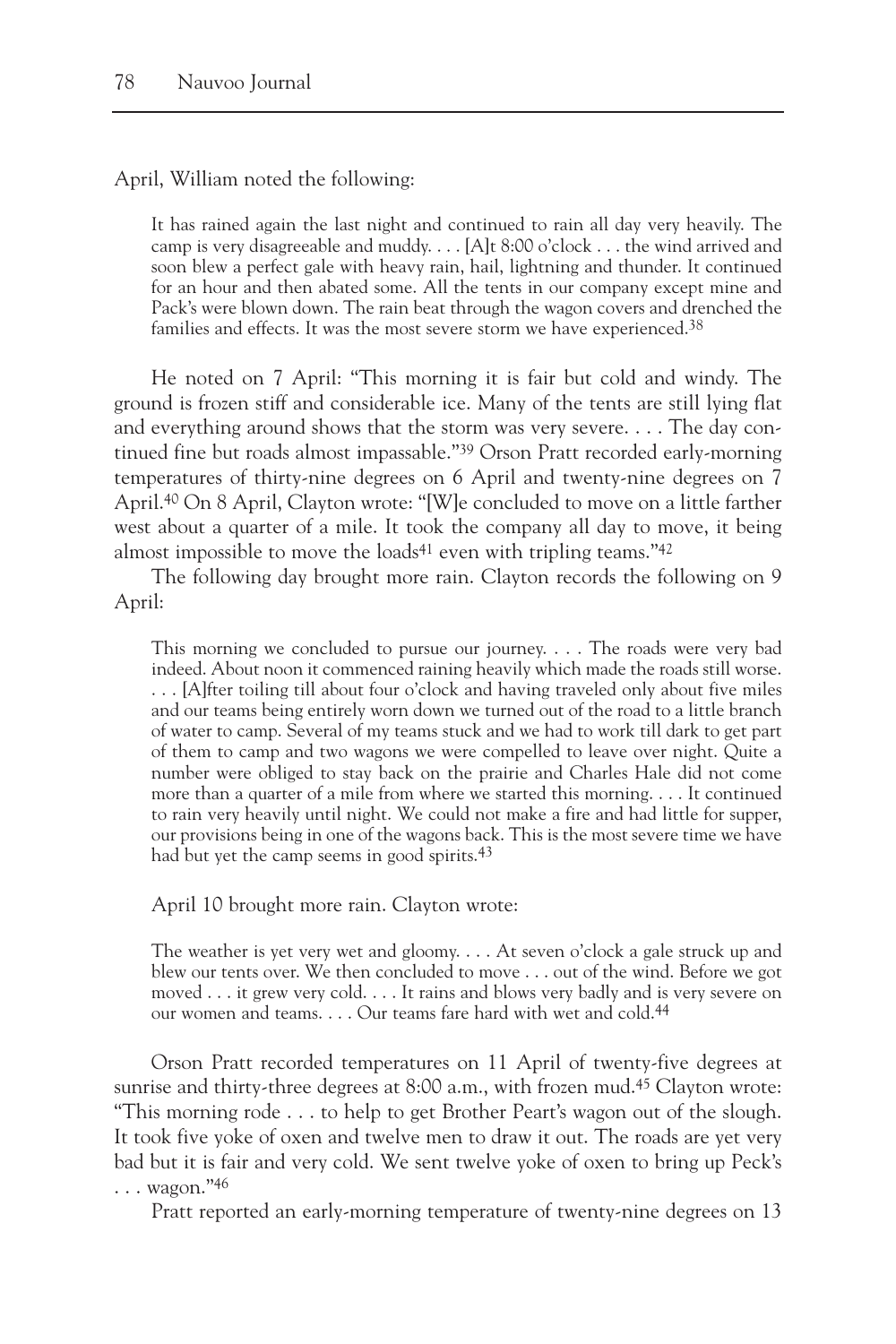April. Clayton's company traveled the four remaining miles to Locust Creek on that day. Pratt reported early-morning temperatures of forty-five degrees on 14 April and thirty degrees on 15 April. On 15 April, William Clayton was told of the birth of his new son in Nauvoo, "a fine, fat boy," and wrote, "This morning I composed a new song—'All is well.'"47

Another effect of low temperatures and rain on people is that people do not work well in wet and cold conditions when unprepared for them. The exposure likely had the pioneers moving sluggishly.

The advance company enjoyed better weather on the Nebraska Mormon Trail than they had had in Iowa the previous spring. Clayton recorded precipitation on sixteen of the forty-six days (about one-third) the advance company spent in present-day Nebraska; one of those days had "a slight shower of snow" (18 April), and nine of those days occurred during the last two weeks of May 1847. On none of these sixteen days did the rainfall stop travel. The pioneers traveled eight miles on 19 May 1847, the day Clayton described as the "most uncomfortable day we have had and the hardest on our teams," over the "worst road we have had from Winter Quarters."48 That particular day was an exception. Starting the last week of April, phrases such as "morning fine and pleasant" became common in Clayton's journal. April and May 1847 were good months for travel.

Toward the end of April, Clayton began noting very cold overnight temperatures and warm to very hot daytime temperatures. On 26 April, while still less than twenty miles west of the Loup River ford, Clayton first noted the effects of the progressively drier climate: "The sun is very hot and not much wind. I find it has a great tendency to make sore lips, parched up and feverish." On 27 April: "The land today has been very rolling and uneven. It is also very sandy and dry.  $\dots$  The sun is very hot but there is a nice west wind although it is dry and parches our lips." On 29 April: "One of Orson Pratt's horses is very sick, supposed to be the bots. . . . I am not astonished, as the wagons and everything else is shrinking up, for the wind is perfectly dry and parching; there is no moisture in it. Even my writing desk is splitting with the drought." On 18 May: "The weather very hot."49

Yet the nights continued cold. On 2 May: "This morning is fine but cold. Ice about half an inch thick." On 15 May: "This morning is very cloudy and very cold, more like a January morning than a May morning." On 24 May: "The morning very cold indeed. . . . The evening fine but cold enough to freeze clothing stiff when laid on the grass to dry."50

Clayton notes the effects of the weather on the teams. The oxen teams appear to have adapted well to the drier conditions; the horse teams fared more poorly. The quality of the feed varied from day to day; some days the feed was good, and some days the grass was either not growing because of the climate or had been eaten away by the large buffalo herds. Clayton mentioned on 6 and 7 May that horses and cattle were "giving out," but the hardships on the teams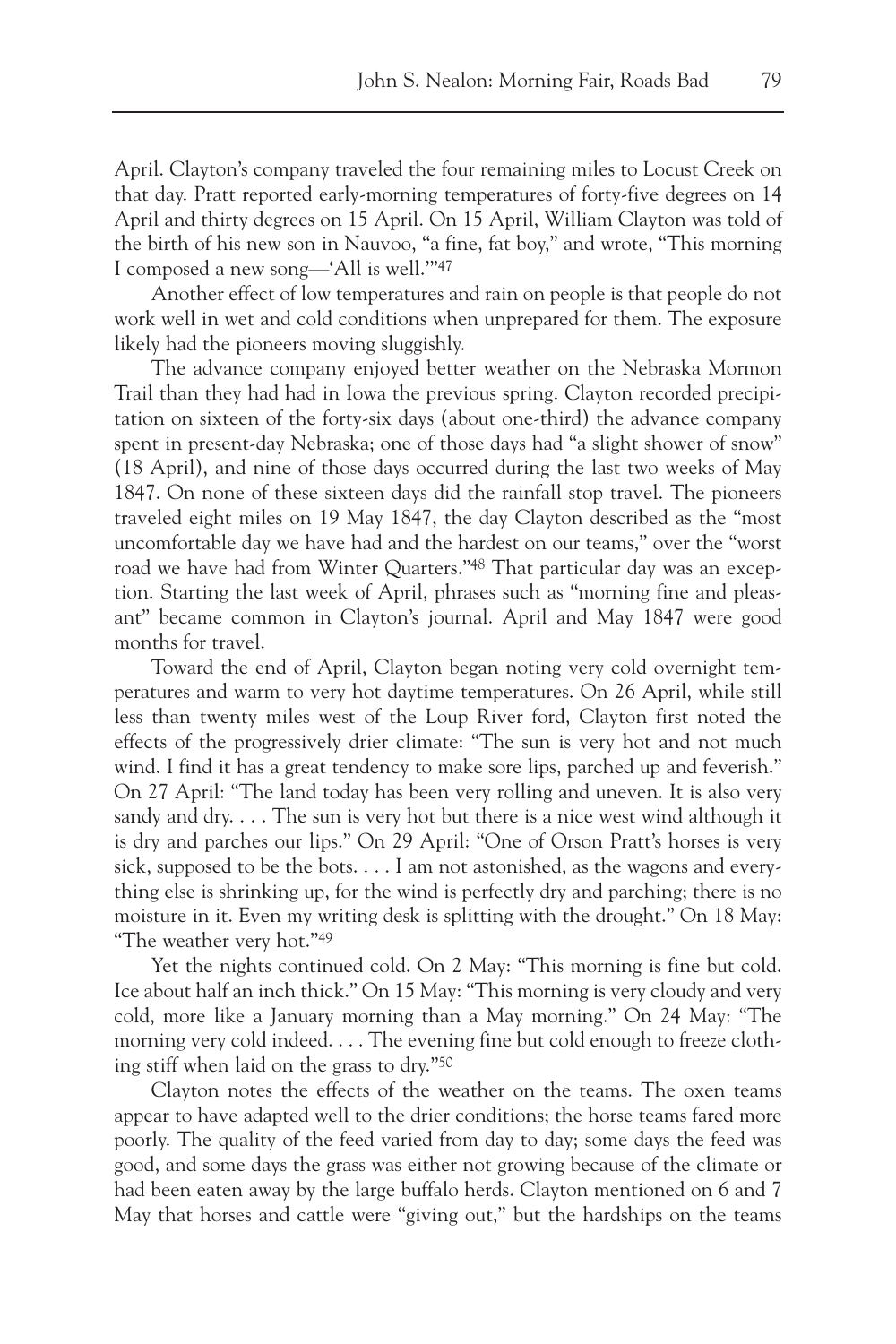caused by the weather did not prevent the advance company from generally traveling ten-plus miles per day. They generally made less than ten miles per day when having to cross over the bluffs in the sandstone valley.

Clayton began to note airborne dust on 28 April: "The roads are extremely dusty and the strong wind blows it into the wagons and everything is covered." On 29 April: "The clouds of dust were almost sufficient to suffocate everyone." On 30 April: "The wind blows strong from the north and the dust is very bad." On 12 May: "We have passed over vast beds of salt, or rather dust with a salt taste. It looks something like dirty flour. . . . Considerable strong wind from southeast covering everything in the wagons with dust and sand."51 This was the same phenomenon that caused the "dust bowl" of the early nineteenth century. The pioneers traveled 15, 18, 16, and 12 miles, respectively, on the dates mentioned above.

**Topography and Geography**—Mention is made again of the never-ending and dramatic grade reversals caused by having to cross 100 percent of the streams encountered (Figures 3 and 9), the natural tendency of loess soils to form steep streambanks, and the lack of established, well-traveled roads. These conditions necessitated lowering wagons down steep streambanks on ropes and hauling them up the opposite banks the same way, double- and triple-teaming when necessary.

The steepness of present-day streambanks and the depths of present-day channels cut into the loess can perhaps be misleading when we consider conditions encountered by the pioneers of 1846. In comparing the topographic conditions of 1850s Pottawattamie County to those existing in 1900, Udden (1900) reported the following:

At the time the government land surveys were made [1850s], a good many bottoms of the larger streams as well as of small upland creeks, were less well drained than they are today and were marked as swampy tracts on the survey charts. . . . These lands have become dry pastures or fields, either by artificial means or by the natural cutting of channels by the streams below the surface of the flat bottoms, induced by the destruction of a rank native vegetation through pasturing. Many small creeks which now have well established furrows twenty feet deep, requiring good bridges for the wagon roads, could be crossed by teams and heavy vehicles almost anywhere in the early days before the country was settled.<sup>52</sup>

Based on this evidence, it appears that to some extent, streambank steepnesses and channel depths in the loesses of Iowa were not as severe in 1846 as they are today. Present-day observations may give some misleading impressions of the degree of difficulty the pioneers faced in locating fording places and in actually crossing the drainages.

Steele wrote that on arrival "[a]t the bend of the Platte just south of the present city of Fremont . . . people from the East were at once struck with the uni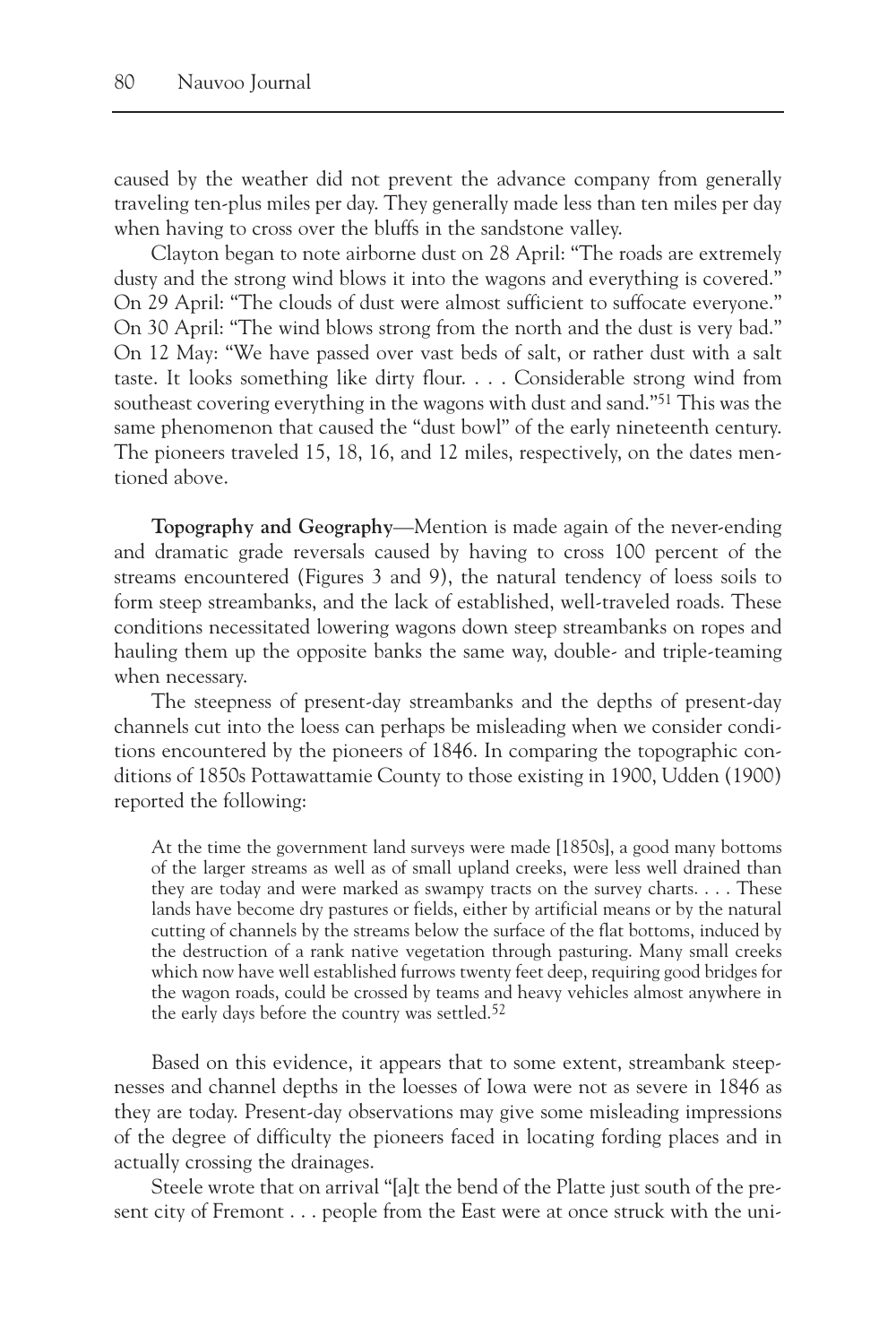formity of the landscape that spread out before them: a wide lazy island-spotted river, meandering over a broad flat valley floor inclined gently to the bordering uplands. That broad valley supported the great migration. It made a good road. Monotony of relief favored expedience of transportation."53 Clayton wrote in his *Emigrants' Guide* that

from here, you have before you near five hundred miles travel over a flat, level country, and a good road, with the exception of several sandy bluffs mentioned herein. The road generally runs from one to two miles from the Platte river, but not too far to turn off to camp in case of necessity. . . . You will find nearly two hundred miles without timber, but in that region you will find plenty of buffalo chips, which are a good substitute for fuel.54

The trail departed from the relative flatness of the Platte River valley in only two areas (Figure 9). The first was west of present-day Columbus. The pioneers continued to follow the north bank of the Loup River west of its confluence with the Platte (Figures 1 and 13). Major Stephen D. Long had followed this route on a federal exploration expedition in 1820 and had traveled west up the north bank of the Loup River for about fifty miles, crossing the river about fourteen miles southwest of present-day Fullerton (Figure 1).55 Steele noted:

In most years it was impossible to ford across the mouth of the Loup with wagons, and very little travel attempted to cross there until the ferry was organized in 1858. . . . The Loup Valley resembles the Platte Valley, only in smaller terms: generally sandy soil near the river, land of low relief for two or three miles on either side of the river, and then the bluffs rising abruptly twenty to one hundred feet high. In places the hills advance almost to the river. The road up the valley was generally good.56

The Loup River is situated along the northern edge of the Platte River valley. Just north of present-day Grand Island, travel along its north bank began to take the pioneers out of the flat valley and into the uplands (Figures 9 and 13). The company began traveling northwest along the Loup on the afternoon of 21 April, and Clayton noted at the end of the day that "[w]e are now within three miles from the bluffs on the north."57 Clayton noted on 22 April that "[t]he country this afternoon was more uneven, there being many steep pitches and rises."58 The next day, a fording place was sought.

Crossing the Loup was not easy. The Loup shares the characteristics of the Platte: although not as wide, it is generally about two feet deep and dangerous to cross on foot or in a wagon because of shifting quicksands and meandering, deep channels that shift position with time. The advance company's initial crossing of the Loup began on 24 April 1847.

[T]he prospect looks dull for rafting on account of sandbars and very rapid current. . . . Luke Johnson was the first who went over, . . . and although he had no load, . .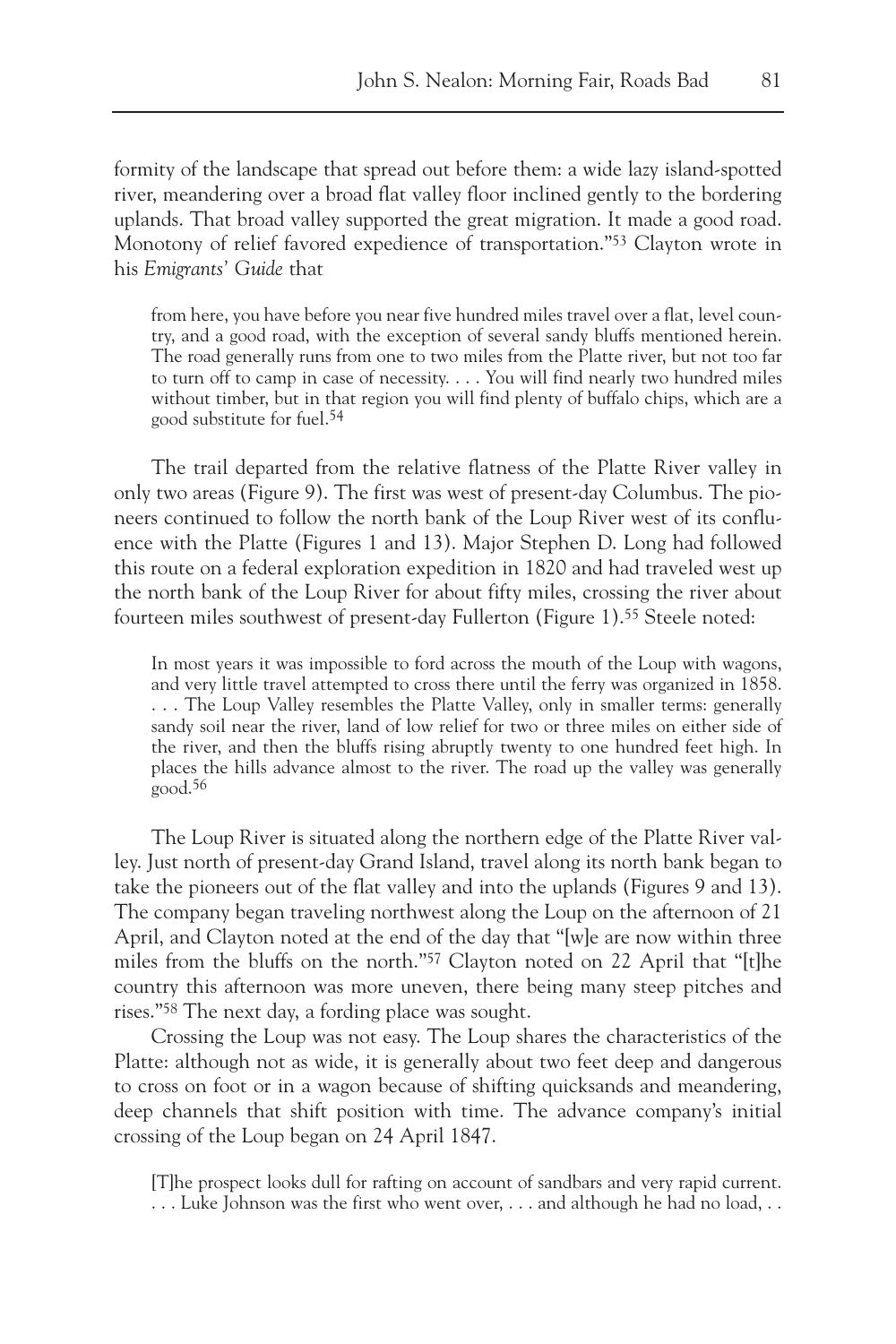. it was with difficulty he got over. When [Orson Pratt] had got in about a rod, his horses began to sink some in the sand and they could not draw. A number of the brethren jumped in and lifted at the wheels, etc., till they got him to the bar in the middle. He then started for the other bar and about half way across his horses sank in the quicksand. . . . A number of the men . . . took them off the wagon and led them across to the sand bar. The carriage was drawn to the sand bar by men with a long rope. . . . The river is not more than two feet deep, but there are a great many beds of quicksand which are dangerous to teams, and calculated to shake a wagon to pieces.59

The rest of the company crossed about one-quarter mile up the river the next day.

After a few wagons had gone over, it was perceived that they went over with less difficulty, and by doubling teams they soon took over the loaded wagons without much difficulty. . . . I found the current strong indeed, and about as much as a horse could do to ford it without a load. . . . [T]he wagons started on to find a better place to camp and feed for our teams . . . and give the teams a chance to rest, for they as well as the men are very tired by wading against the strong current on the quick sand. The bottom land on this side is more sandy than on the other side.<sup>60</sup>

The second place where the trail departed from the relative flatness of the Platte River valley was near the vicinity of present-day North Platte (Figures 1 and 9). By this point on the trail, the Platte River valley was incised into sandstone bedrock and was less than three miles wide. The river was braided within the valley and meandered between the north and south valley walls. Where the river was at the northern edge of its valley, the only alternatives were to continue traveling along the north bank, which would take them out of the flat valley and into the bluffs at the north edge of the valley, or to cross the river, which would appear to have been generally impractical for wagons because the braided Platte was about a mile wide and because the meanders extended to the south valley wall as well.

**Other Factors**—Other factors that prolonged (or may have prolonged) the advance company's journey across Iowa in 1846 include the following:

Because of the cold weather and killing frosts well into April in Iowa, grass does not begin to grow in earnest until after mid-April. There was little food for the teams before that time. Clayton's first mention of sufficient grazing for the teams was on 22 April, when he wrote that they "found good grass and much of it."<sup>61</sup>

Clayton's journal indicated a lack of sufficient teams. The cattle and horses they had were overworked because there were not enough and because of all the double- and triple-teaming that had to be done. Clayton made frequent complaint of the poor condition of the animals. Complicating the matter was the lack of grazing and feed.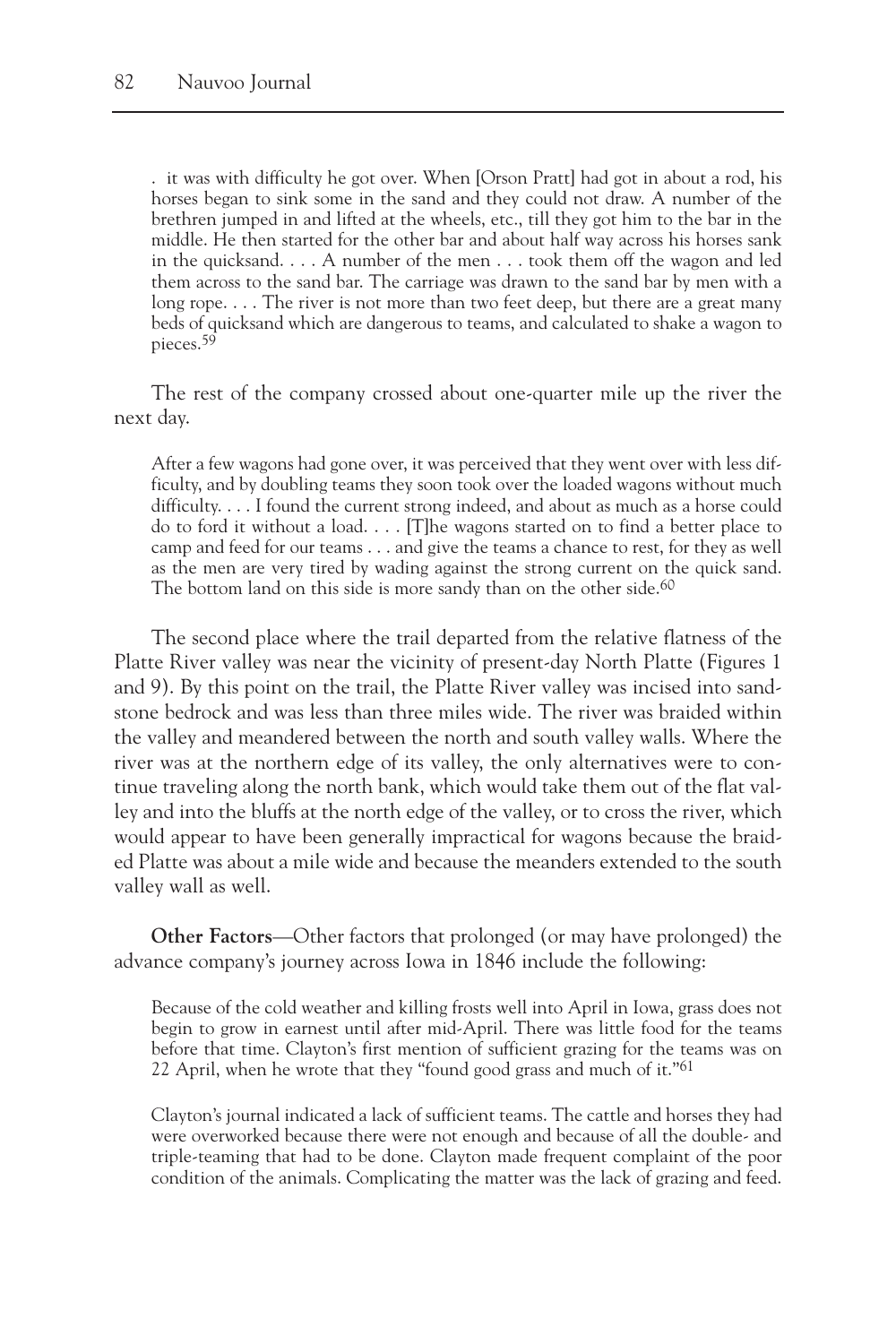Clayton mentioned rattlesnakes for the first time on 22 April. Rattlesnakes hibernate during the winter months and are of a poor disposition when they come out of hibernation with hunger in the spring. Their young are born in the spring, and their bites are more dangerous than those of adult snakes because the young snakes have not yet learned to hold back their venom when they strike. The animals may not have been accustomed to the great number of rattlesnakes on the prairie or may not have been careful enough while grazing after being famished for so long a time. Clayton wrote on 22 April that "[w]e have seen many rattlesnakes today" and on 23 April that "[a] number of the horses have been bitten by rattlesnakes and one is dead. There are a great number of these snakes on these prairies."62 A horse belonging to one of Clayton's teamsters was bit on its nose on 25 April and died overnight.63

The advance company stopped for days at a time in Iowa on more than one occasion to organize the camp—for example, at Sugar Creek, Garden Grove, and Mt. Pisgah. On some of these days, the travelers would not have moved anyway because of weather.

Clayton was in charge of moving the Church property as well as his own. He reports the weight of the property at about three thousand pounds.64 This burden no doubt slowed his group.

**Faster Iowa Travelers**—On 19 May, Clayton made this entry while a few miles west of Garden Grove: "Some teams returned from camp [believed to be Mt. Pisgah] and said that some from Nauvoo had arrived there which started two weeks ago last Saturday [2 May]." Mt. Pisgah was about two hundred miles from Nauvoo, meaning this particular group would have traveled an average of about twelve miles per day. The combined records of Lee, Sessions, Pratt, Snow, and Clayton65 indicate rain on the Iowa Mormon Trail on eleven of those seventeen days. The circumstances are unknown to me, but it is evident that relatively rapid travel was possible by that time.

William Reynolds Terry left Nauvoo on 8 May 1846 and made the threehundred-mile journey to Council Bluffs in "two months and eight days" with the group from Macedonia, Iowa, which was large enough to have been organized into companies of hundreds, fifties, and tens. If we assume seventy calendar days, they journeyed an average of almost four and a half miles per day. Terry wrote that he "Riged up one Wagon two yoke Oxen a fore cows one yearling and two Calf and foore Sheep lodid my Famuly in and set out for the wildernis we travild a west cors this beeing the 8 day of May AD 1846 our Rode was weet and mody we feriad and briged and forded many a dangers streeam of water and in counterd many A heard ship . . . two numeris to mention. . . . [W]ee traveld two months and eight days . . . [to] Counsial Bluffs."66

**Travel on the North Bank of the Platte River**—On 4 May 1847, within a few days of reaching the Platte River south of the Loup ford,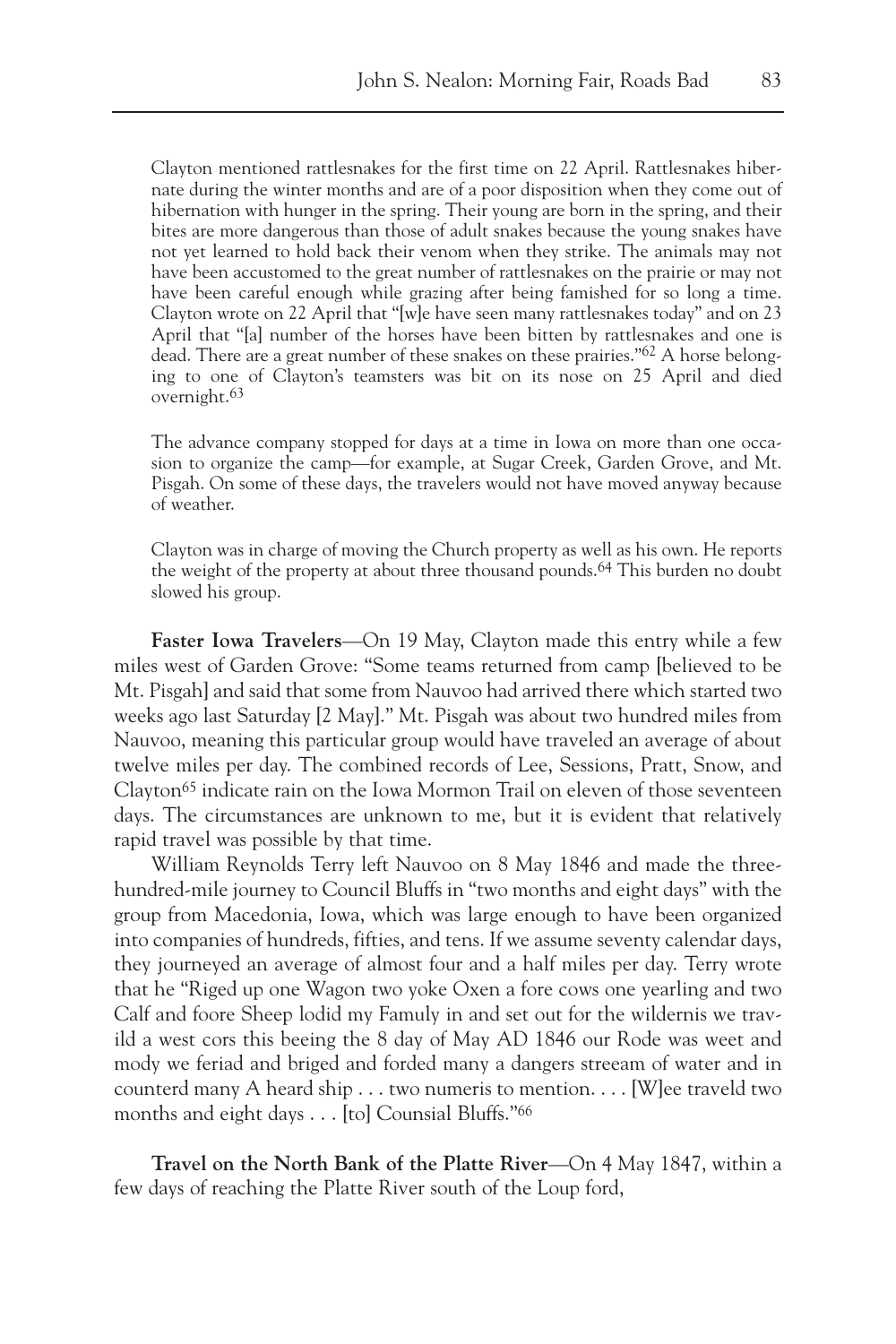three wagons were discovered on the opposite bank of the river. . . . The river is about two miles wide and no person here acquainted with it, consequently, no one attempted to go over. . . . [O]ne of the men from . . . the other side [of] the river overtook us. . . . He says the road is good on the other side and easily forded, being not more than knee deep in the deepest place and a good bottom. . . . When [he] went back over the river, [three men] accompanied him on horses. . . . They returned soon after . . . and say that the river is very good to cross, not being more than two feet deep in the deepest place, and the bottom good. The horses broke through but very little. The traders say . . . that if we continue on this side, we shall have to cross the river twice where the water is much deeper and cannot be crossed only in a ferry. There is a good traveled road also, which would be an advantage we have not got on this side.<sup>67</sup> . . . Brother Brown reported what the traders said about the route. . . . [W]hen it was considered that we are making a road for thousands of saints to follow, and they cannot ford the river when the snow melts from the mountains, it was unanimously voted to keep on this side as far as Fort Laramie at least.68

Previous authors have said that the pioneers chose to travel on the north side of the Platte to keep themselves separated from Oregon Trail travelers on the south side. Allen noted that "[t]he main difference between their path and the well-traveled Oregon Trail was that, until they got into Wyoming, they traveled on the north side of the river while the Oregon pioneers were on the south. They simply wanted to avoid unnecessary contact with possibly unfriendly people."69 Steele wrote that "[t]he Mormon policy of segregation led them to shun the Omaha ferry [across the Missouri River], and most Gentiles kept away from the Florence ferry."70 Regarding the Mormons' deviation from the later Oxbow Variant south of the Platte, Steele remarked that "the Mormons thought in terms of the same philosophy that prompted them to blaze their own road north of the Platte—that wherever separation . . . was possible, it was more satisfactory for the discipline of the Saints."71

Although the Latter-day Saint pioneers did recognize the advantages of separation from potentially unfriendly migrating parties, Clayton did not mention this as either a cause or a potential benefit of the decision made on 4 May to keep the Trail on the north side of the Platte. The concern he mentioned was that future pioneers would not be able to "ford the river when the snow melts from the mountains." The advance company had just completed the Loup crossing on 24 April and may have been leery of having future pioneers cross the then-two-mile-wide Platte River once the snowmelt made it wider, deeper, and faster.

By the time Clayton's *Emigrants' Guide* was published in March 1848, it was obvious that the character of the braided streams changed with time. Regarding the Loup crossing, Clayton's *Guide* stated that "[i]n this river the channels often change—the old ones fill up, and new ones are made—hence, the wisdom and necessity of . . . find[ing] the best route, before you attempt to take wagons over. . . . [Y]ou may plunge your wagons from a sand-bar into a deep hole, and do much damage."72 The advance company was aware that there were places the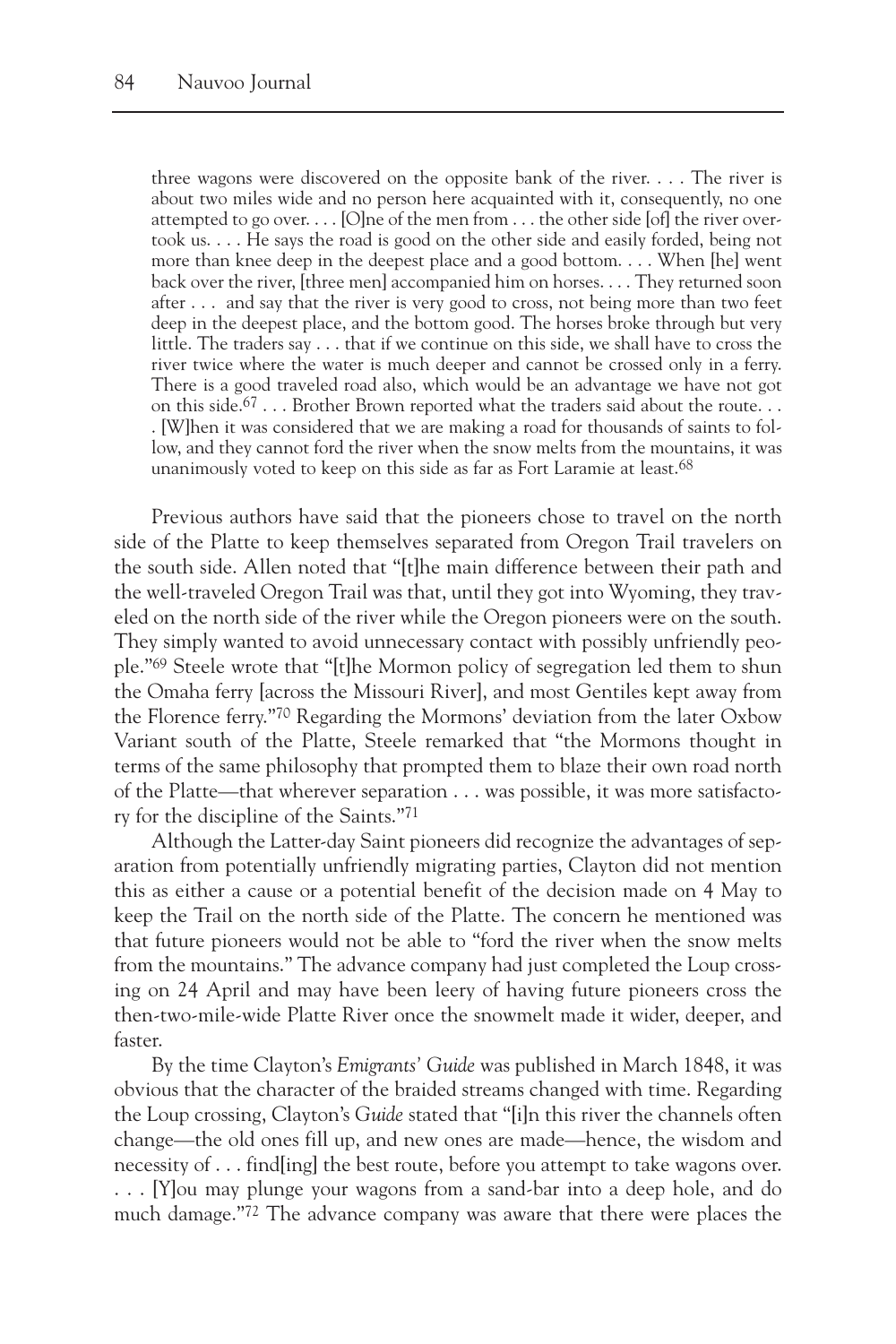Platte could be crossed but apparently decided on 4 May that they did not want to depend on having to. Clayton did not relate the company's thoughts on the traders' report that staying on the north side would necessitate two crossings farther along the Trail. The advance company may have decided that the Platte River's shape, morphology, and dynamics would have made any long-term crossing points undependable.

By the time the advance company reached the Salt Lake valley on 24 July 1847, they knew that other emigrating companies would be well on their way. On 2 August, Ezra T. Benson left the Salt Lake Valley to return east to meet the next company. Clayton noted on 3 August that he was working on a "table of distances" between Winter Quarters and the Great Salt Lake Valley.73 Having discovered a route that worked well and did not depend on a Platte River crossing, the Saints organized themselves to use it in the coming years.

**TABLE 1** AVERAGE TEMPERATURES IN ST. PAUL, MINNESOTA, AND ST. LOUIS, MISSOURI, 1845-1847

| <b>Contract</b><br><b>Under City</b> and | and and<br>$f:$ Year $\circ$ | オーバンボルント | $\cdot$ F |      | $M^{\circ}$ $X^{\circ}$ $M^{\circ}$ |      |      | the company of the services of<br>第三 医骨关节医第三体骨软骨 医血清中枢 医骨状的 医心中性 |      | the parties of the property of |      | 0:1:N | .D∷ l | the control and their<br>Annual |
|------------------------------------------|------------------------------|----------|-----------|------|-------------------------------------|------|------|------------------------------------------------------------------|------|--------------------------------|------|-------|-------|---------------------------------|
| St. Paul, MN                             | 1845                         | 19.5     | 25.6      | 34.6 | 47.6                                | 60.8 | 67.6 | 74.2                                                             | 69.5 | 59.8                           | 45.6 | 29.5  | 14.1  | 45.7                            |
|                                          | 1846                         | 28.0     | 19.5      | 38.4 | 46.4                                | 63.6 | 66.8 | 74.2                                                             | 73.9 | 62.8                           | 42.9 | 39.8  | 21.6  | 48.2                            |
|                                          | 1847                         | 4.2      | 19.7      | 23.9 | 46.2                                | 52.6 | 65.2 | 71.9                                                             | 66.7 | 58.0                           | 46.7 | 30.4  | 16.4  | 41.8                            |
|                                          | 1820-1930                    | 12.3     | 16.4      | 29.1 | 45.5                                | 58.0 | 66.5 | 72.3                                                             | 69.3 | 59.7                           | 47.6 | 31.7  | 17.7  | 43.9                            |

| St. Louis, MO | 1845      | 40.6 | 44.1 | 45.4 | 64.3 | 64.7 | 74.7 | 79.8 | 77.6 | 70.9 | 55.3 | 42.7 | 27.4 | 57.3 |
|---------------|-----------|------|------|------|------|------|------|------|------|------|------|------|------|------|
|               | 1846      | 38.7 | 31.4 | 47.2 | 59.0 | 69.3 | 70.8 | 81.4 | 78.6 | 74.0 | 56.3 | 46.4 | 39.7 | 57.7 |
|               | 1847      | 27.2 | 36.2 | 41.4 | 59.3 | 63.5 | 72.0 | 78.6 | 74.7 | 69.1 | 57.1 | 45.1 | 34.8 | 54.9 |
|               | 1837-1930 | 31.8 | 34.9 | 44.6 | 56.4 | 66.1 | 74.8 | 79.4 | 77.3 | 70.1 | 57.8 | 44.6 | 34.7 | 56.0 |

**TABLE 2** MONTHLY HIGH AND LOW TEMPERATURES, MUSCATINE, IOWA, 1845-1847

| Year<br><b></b> | .        |          | .<br>.<br>M | .<br><b>A R R R R R R</b><br><b>ALCOHOL: 1989</b> | M<br>. | .<br>.<br><br><b><i><u>ALCOHOL: 1999</u></i></b><br>----<br> |       | <br>1.111<br><br><b>A 10 W</b><br>.<br>THE ROOM CONTROL<br>. | S.    |       | .<br>$\mathbf N$ | <b>TRAINING FORE</b><br>. |
|-----------------|----------|----------|-------------|---------------------------------------------------|--------|--------------------------------------------------------------|-------|--------------------------------------------------------------|-------|-------|------------------|---------------------------|
| 1845            | 58/6     | 66/6     | 77/8        | 86/16                                             | 82/34  | 88/54                                                        | 98/50 | 93/48                                                        | 92/30 | 72/16 | $60/-7$          | $42/-12$                  |
| 1846            | 56/12    | 50/-8    | 72/20       | 82/28                                             | 86/38  | 82/54                                                        | 94/44 | 94/54                                                        | 92/42 | 80/16 | 62/2             | 54/6                      |
| 1847            | $40/-23$ | $56/-10$ | 66/0        | 86/13                                             | 87/30  | 86/40                                                        | 92/42 | 86/42                                                        | 84/36 | 86/8  | 74/7             | $63/-10$                  |
| Average*        | $51/-12$ | 55/-7    | 70/7        | 81/24                                             | 87/35  | 92/46                                                        | 95/51 | 94/48                                                        | 90/37 | 81/25 | 67/10            | $53/-5$                   |

\* Averages calculated by author based on data for available years between 1839-1974.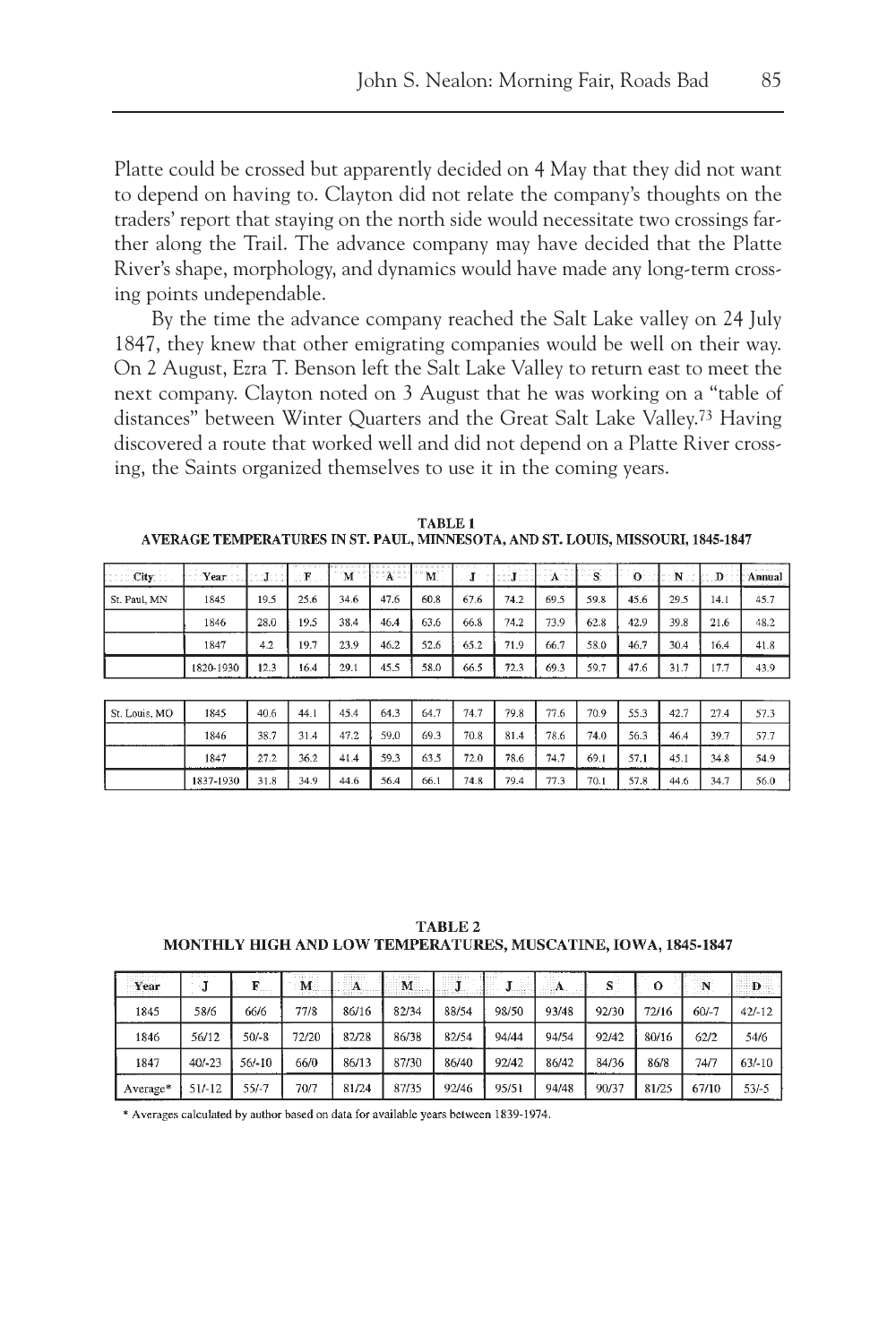| <b>City</b>     | Year.     | J.   | $\mathbf{F}$ : | M.   | Á    | $\mathbf M$ | ្សា   | ្យ   | ٠Ä.  | 'S.  | $\Omega$ | N    | D            | Annual |
|-----------------|-----------|------|----------------|------|------|-------------|-------|------|------|------|----------|------|--------------|--------|
| Fort Scott, KS  | 1845      | 0.70 | 2.33           | 0.94 | 5.39 | 8.16        | 24.56 | 4.57 | 7.18 | 3.35 | 3.05     | 0.97 | 0.39         | 61.59  |
|                 | 1846      | 1.27 | 0.92           | 1.61 | 2.64 | 1.76        | 7.03  | 1.17 | 3.09 | 5.53 | 2.56     | 2.97 | 3.49         | 34.04  |
|                 | 1847      | 1.25 | 1.24           | 1.10 | 4.22 | 3.12        | 4.63  | 5.84 | 1.79 | 1.50 | 2.48     | 5.86 | 1.61         | 34.64  |
|                 | 1843-1930 | 1.77 | 1.85           | 2.27 | 4.21 | 5.41        | 6.19  | 4.28 | 3.62 | 4.05 | 3.10     | 2.35 | 1.72         | 40.82  |
|                 |           |      |                |      |      |             |       |      |      |      |          |      |              |        |
| Leavenworth, KS | 1845      | 0.60 | 2.20           | 0.73 | 2.40 | 2.30        | 15.80 | 0.01 | 1.70 | 6.70 | 1.30     | 0.82 | $\mathbf{0}$ | 34.56  |
|                 | 1846      | 0.40 | 0.20           | 1.10 | 3.90 | 3.20        | 4.16  | 2.61 | 0.08 | 3.88 | 1.03     | 1.14 | 2.05         | 23.75  |
|                 | 1847      | 0.69 | 1.30           | 0.48 | 2.79 | 7.18        | 5.15  | 1.20 | 0.50 | 0.32 | $\bf{0}$ | 0.27 | 1.15         | 21.03  |
|                 | 1836-1930 | 1.06 | 1.35           | 1.93 | 3.07 | 4.51        | 4.97  | 4.01 | 4.06 | 3.98 | 2.50     | 2.08 | 1.30         | 34.82  |
|                 |           |      |                |      |      |             |       |      |      |      |          |      |              |        |
| Des Moines, IA  | 1845      | 1.00 | 1.32           | 1.42 | 3.83 | 1.61        | 5.50  | 0.51 | 2.34 | 3.04 | μ.       | L.   |              |        |
|                 | 1846      | 0.92 | 0.02           |      | ۰.   | ٠.          | --    | --   | --   | --   | --       | ۰.   | Ξ.           | $\sim$ |
|                 |           |      |                |      |      |             |       |      |      |      |          |      |              |        |
| Farmersburg, IA | 1845      | 1.10 | 2.79           | 2.73 | 3.36 | 2.40        | 5.50  | 3.90 | 1.35 | 3.27 | 1.22     | 0.15 | 0.35         | 28.12  |
|                 | 1846      | 1.00 | 0.03           | 3.12 | 6.53 | 6.33        | 3.65  | 3.10 | 2.15 | 3.90 | 1.90     | 1.95 | 1.0          | 34.66  |
|                 | 1847      | 0.55 | 0.60           | 1.70 | 1.90 | 4.25        | 3.65  | 2.40 | 2.90 | 3.05 | 0.80     | 2.60 | 0.85         | 25.25  |
|                 | 1836-1930 | 1.20 | 1.14           | 1.76 | 2.57 | 3.82        | 4.35  | 3.95 | 3.69 | 3.69 | 2.31     | 1.77 | 1.42         | 31.67  |
|                 |           |      |                |      |      |             |       |      |      |      |          |      |              |        |
| Muscatine, IA   | 1846      | 2.80 | 4.50           | 2.10 | 5.40 | 3.40        | 4.20  | 1.30 | 0.50 | 5.50 | 1.30     | 1.80 | 1.75         | 34.55  |
|                 | 1847      | 0.79 | 1.11           | 2.94 | 3.30 | 3.50        | 4.60  | 1.20 | 3.30 | 2.10 | 1.21     | 3.45 | 1.00         | 28.50  |
|                 | 1846-1930 | 1.79 | 1.88           | 2.59 | 3.33 | 4.18        | 4.49  | 3.72 | 4.11 | 3.78 | 2.68     | 2.26 | 1.91         | 36.72  |
|                 |           |      |                |      |      |             |       |      |      |      |          |      |              |        |
| St. Louis, MO   | 1845      | 1.83 | 1.07           | 3.18 | 2.28 | 4.42        | 10.01 | 4.75 | 6.23 | 1.03 | 1.16     | 1.10 | 0.93         | 37.99  |
|                 | 1846      | 2.98 | 1.27           | 1.27 | 4.84 | 3.75        | 5.21  | 0.84 | 4.73 | 4.84 | 2.71     | 2.11 | 10.90        | 45.45  |
|                 | 1847      | 2.12 | 3.58           | 2.28 | 3.98 | 4.36        | 8.61  | 5.37 | 0.90 | 3.26 | 8.74     | 8.63 | 0.89         | 52.72  |
|                 | 1837-1930 | 2.29 | 2.50           | 3.52 | 3.76 | 4.53        | 4.54  | 3.54 | 3.45 | 3.22 | 2.87     | 2.84 | 2.49         | 39.55  |
|                 |           |      |                |      |      |             |       |      |      |      |          |      |              |        |
| Athens, IL      | 1845      | 1.95 | 0.46           | 2.20 | 6.50 | 2.55        | 13.68 | 2.62 | 1.63 | 4.14 | 2.48     | 3.35 | 1.48         | 43.04  |
|                 | 1846      | 4.87 | 1.83           | 2.55 | 7.84 | 3.96        | 5.28  | 2.33 | 1.13 | 7.44 | 1.16     | 1.55 | 4.96         | 44.90  |
|                 | 1847      | 2.27 | 3.47           | 1.51 | 2.09 | 3.12        | 1.07  | 2.01 | 2.64 | 3.76 | 4.62     | 4.80 | 1.25         | 32.61  |

| TABLE 3                                               |  |  |  |  |  |  |  |
|-------------------------------------------------------|--|--|--|--|--|--|--|
| MONTHLY, ANNUAL, AND AVERAGE PRECIPITATION, 1845-1847 |  |  |  |  |  |  |  |

 $\begin{array}{c} \textbf{TABLE 4} \\ \textbf{MONTHLY PRECIPITATION, FEBRUARY-JUNE 1846} \end{array}$ 

| a a como este como este como<br>CONDUCTIONS AT<br>codocido de Homes (*<br>to chico was even.<br>10 000 000 000 0000<br>インシンスクスイン<br>124831<br>22,23,23<br>5.321<br><b>City</b> | and all only<br>Feb-Apr 1946<br><b>Precipitation</b> | Feb-Apr<br>Average<br>Precipitation<br>မဆမင္းအမ်ားအန္တာမ | in a creambacker in a creat<br>.<br>.<br>C. M. Norvegi, 1980, M. & M. & M. S. L. &<br>100000000000000<br>% Above/Below<br>Average | .<br>contract to the contract of the con-<br>----------<br>Feb-Jun 1946<br>Precipitation<br>(m) | コインセグ しかせかけり<br>Feb-Jun<br>Average<br>Precipitation<br>(in) | 10000<br>102077<br>$-0.55 - 8$<br>% Above/Below<br>Average and<br>---- |
|--------------------------------------------------------------------------------------------------------------------------------------------------------------------------------|------------------------------------------------------|----------------------------------------------------------|-----------------------------------------------------------------------------------------------------------------------------------|-------------------------------------------------------------------------------------------------|-------------------------------------------------------------|------------------------------------------------------------------------|
| Farmersburg, IA                                                                                                                                                                | 9.68                                                 | 5.47                                                     | $+77.0$                                                                                                                           | 19.66                                                                                           | 13.64                                                       | $+44.1$                                                                |
| Muscatine, IA                                                                                                                                                                  | 12.00                                                | 7.80                                                     | $+53.8$                                                                                                                           | 19.60                                                                                           | 16.47                                                       | $+19.0$                                                                |
| St. Louis, MO                                                                                                                                                                  | 7.38                                                 | 9.78                                                     | $-24.5$                                                                                                                           | 16.34                                                                                           | 18.85                                                       | $-13.3$                                                                |
| Athens, IL                                                                                                                                                                     | 12.22                                                | 8.90                                                     | $+37.3$                                                                                                                           | 21.46                                                                                           | 19.46                                                       | $+10.3$                                                                |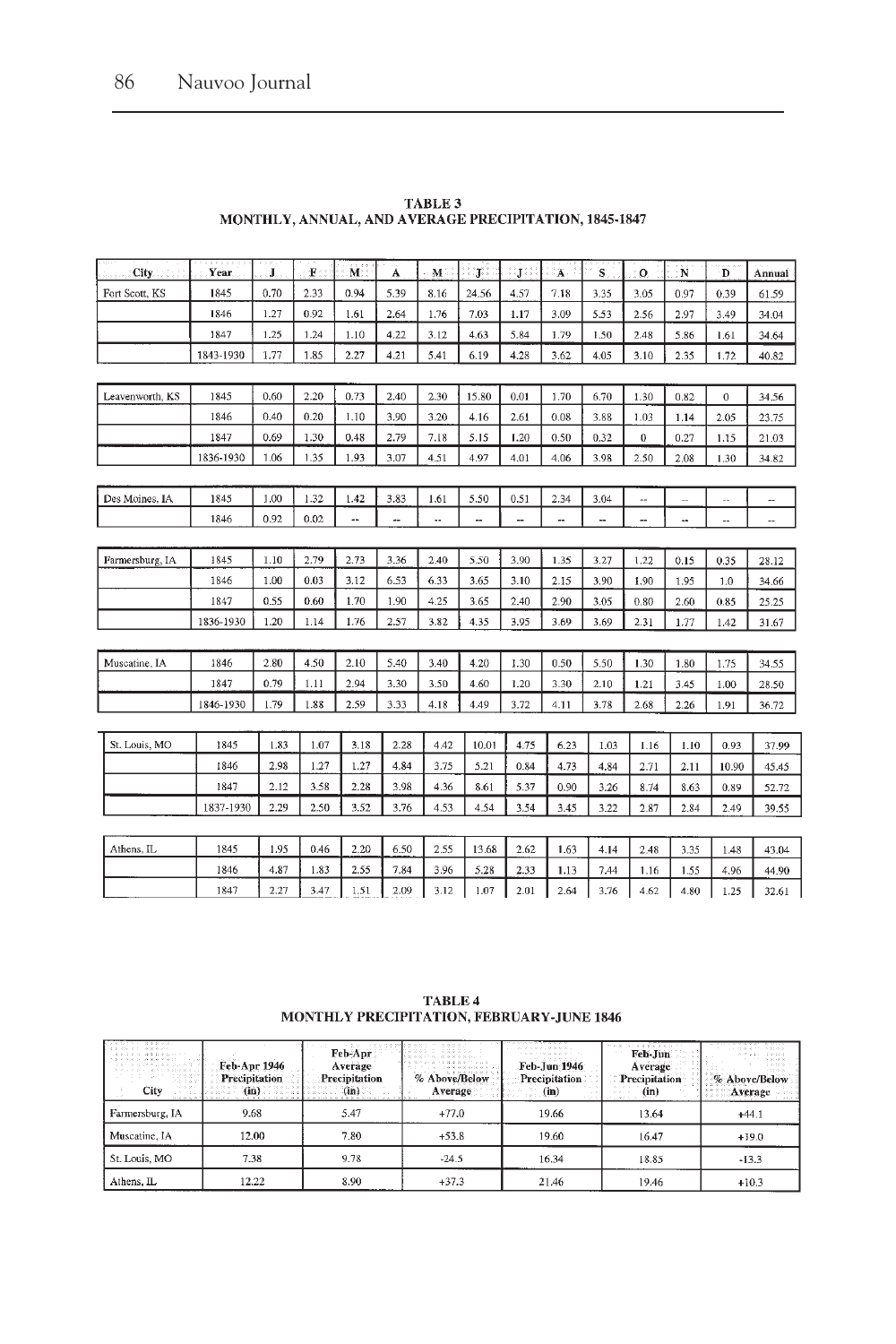

1 - The Mormon Trail in Iowa and Nebraska.

2 - Maximum limits of Nebraskan, Kansan, Illinoisan, and Wisconsinan glaciation in the central United States, where identified or inferred. From Flint (1967)<sup>74</sup>.

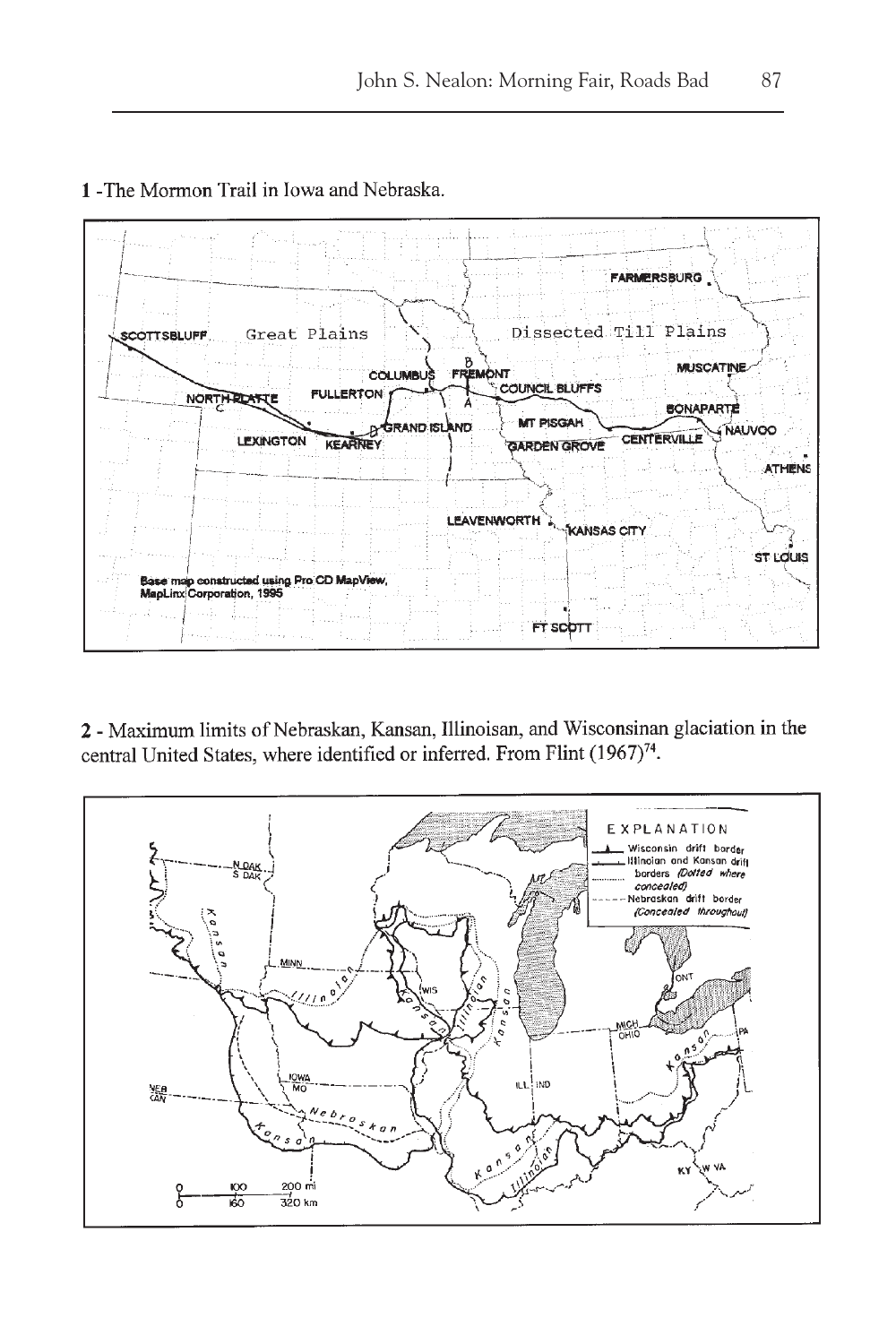3 - Map showing Iowa and Nebraska drainage to the Missouri and Mississippi rivers. Map does not show all Nebraska, Iowa, and Missouri streams. Approximate location of Mormon Trail added by author.



4 - Cross-section A-B northward across Elm Creek, Platte River, Maple Creek, and Elkhorn River valleys near Fremont, based on geologic borings and surface exposures. Buried valleys were cut to much larger sizes needed to carry away glacial meltwater. After Condra et.al  $(1947)^{75}$ . See Figure 1 for location of cross section.

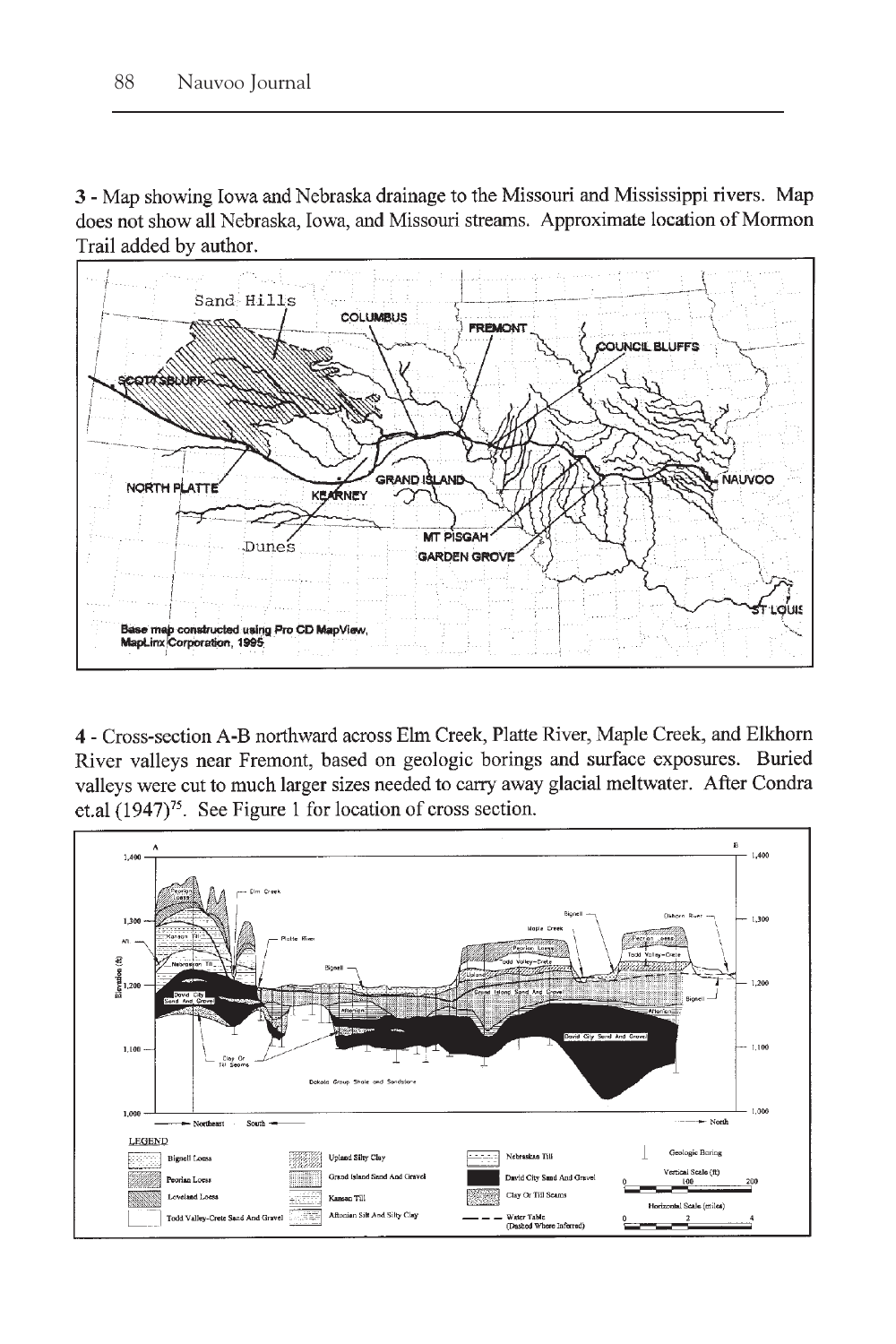5 - Cross-section C-D from Keith County eastward along Platte River in south-central Nebraska. Note the "Gangplank" feature formed by the Ogallala Formation. See Figure 1 for location of cross section. After Condra et.al (1947)<sup>76</sup>.



6 - 1:200,000-scale topography<sup>77</sup> (reduced to 50% of original size) showing spectacular braiding of Platte River at Lexington, Dawson County, Nebraska (Figure 1). Contour interval = 10 meters (32 feet). Squares on map are surveyed sections,  $1 \text{ mi}^2$ .

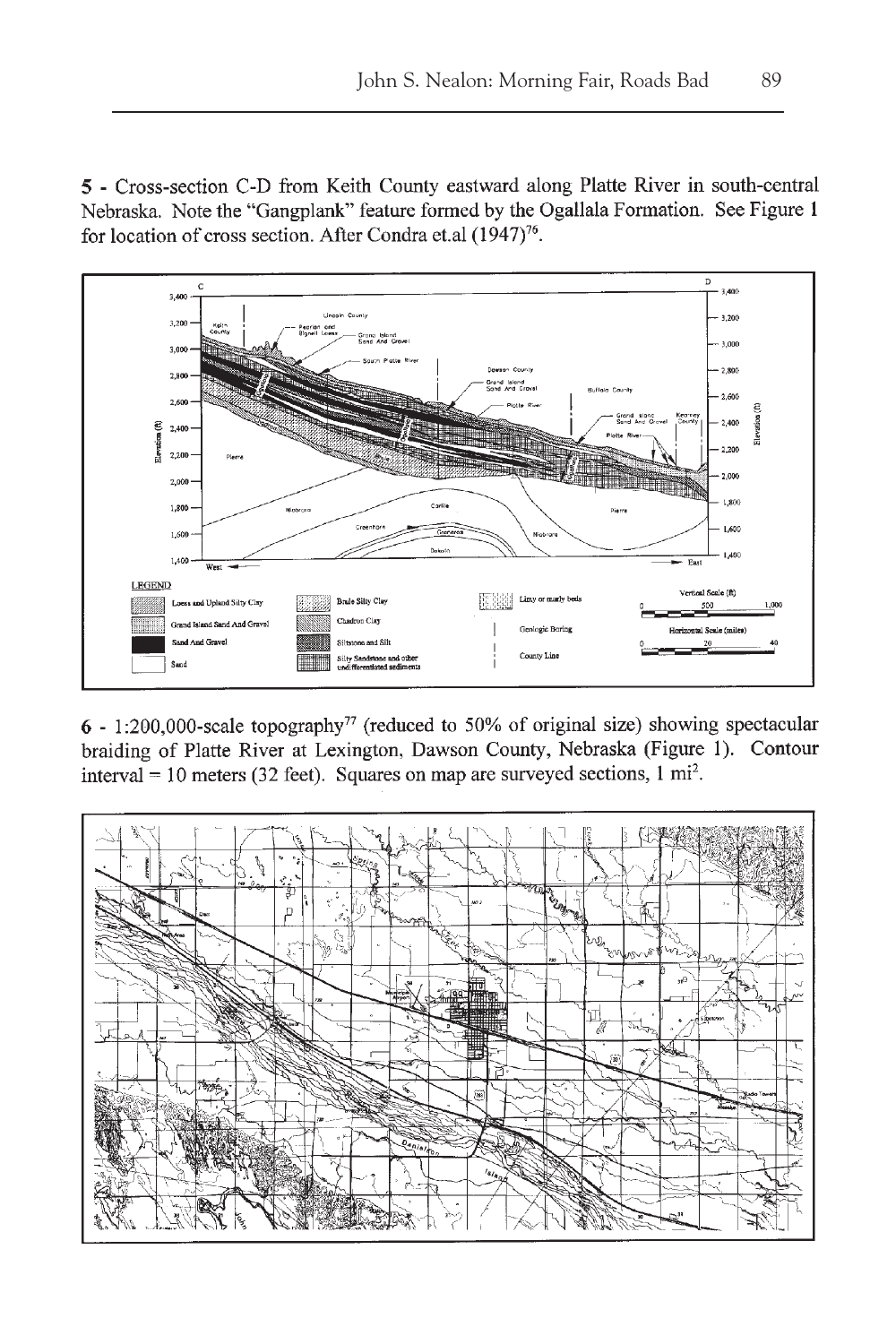7 - 1:200,000-scale topography<sup>78</sup> (reduced to 50% of original size) showing Platte River as a single-trunk stream near Columbus, Platte County, Nebraska (Figure 1). Contour interval  $= 10$  meters (32 feet). Squares on map are surveyed sections, 1mi<sup>2</sup>.



8 - 1:200,000-scale topography<sup>79</sup> (reduced to 50% of original size) showing constriction of Platte River valley to less than 3 miles in width between North Platte to the east and Lake McConaughy to the west, Keith County, Nebraska. Note the necessity of either crossing the Platte River or of ascending into the Sand Hills. Contour interval  $= 10$  meters (32 feet). Squares on map are surveyed sections, 1mi<sup>2</sup>.

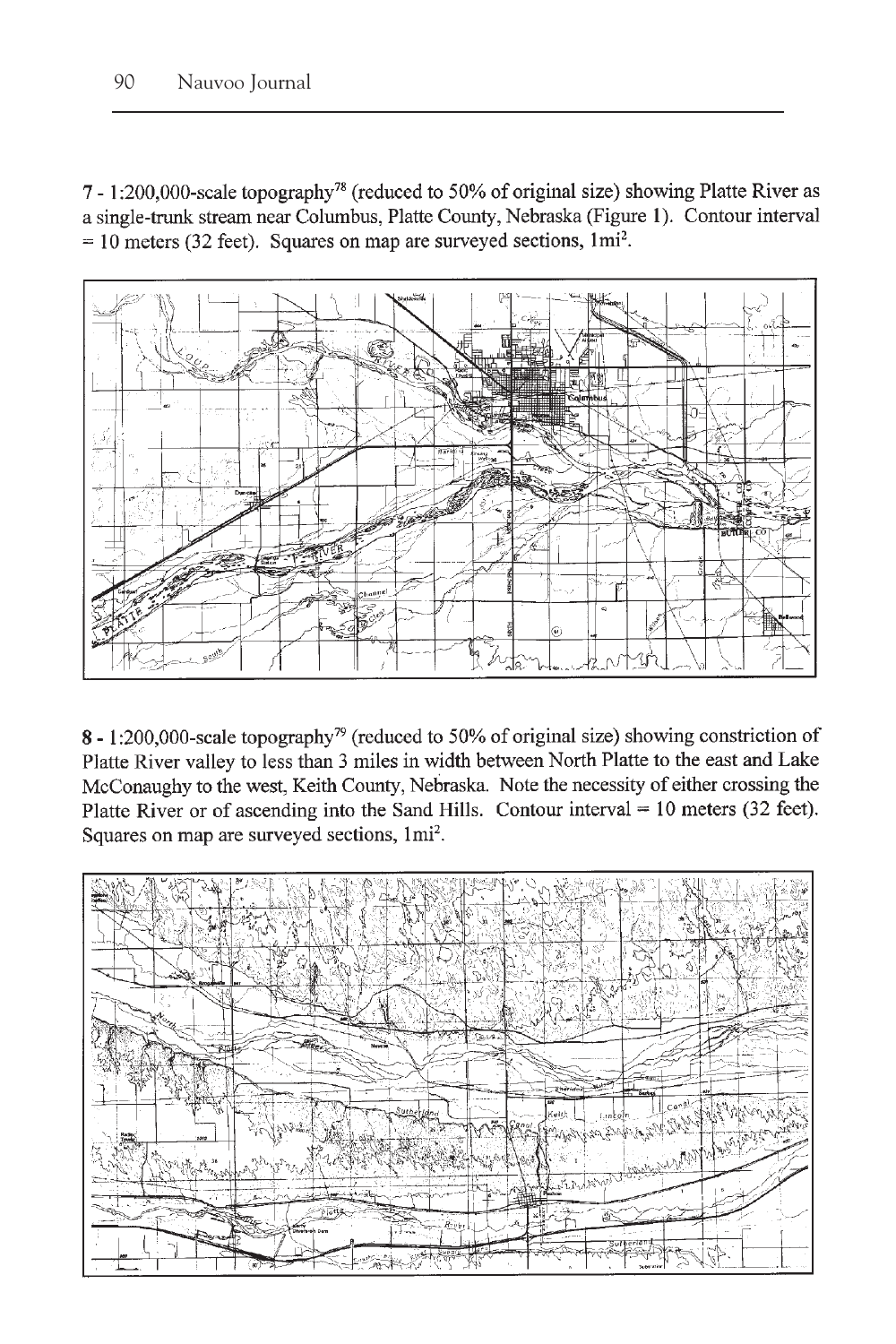9 - Cross-section of the Iowa and Nebraska Mormon Trails. Note the abrupt end to the trail "roughness" west of the Elkhorn River as the trail ascends the "Gangplank".



10 - 1:200,000-scale topography<sup>80</sup> (reduced to 50% of original size) showing typical southern Iowa topography. Contour interval = 10 meters (32 feet). Squares on map are surveyed sections, 1 mi<sup>2</sup>. Compare to Nebraska Mormon Trail topography shown on Figures 6 and 7. The Mt. Pisgah settlement was on the east side of the Thompson River crossing.

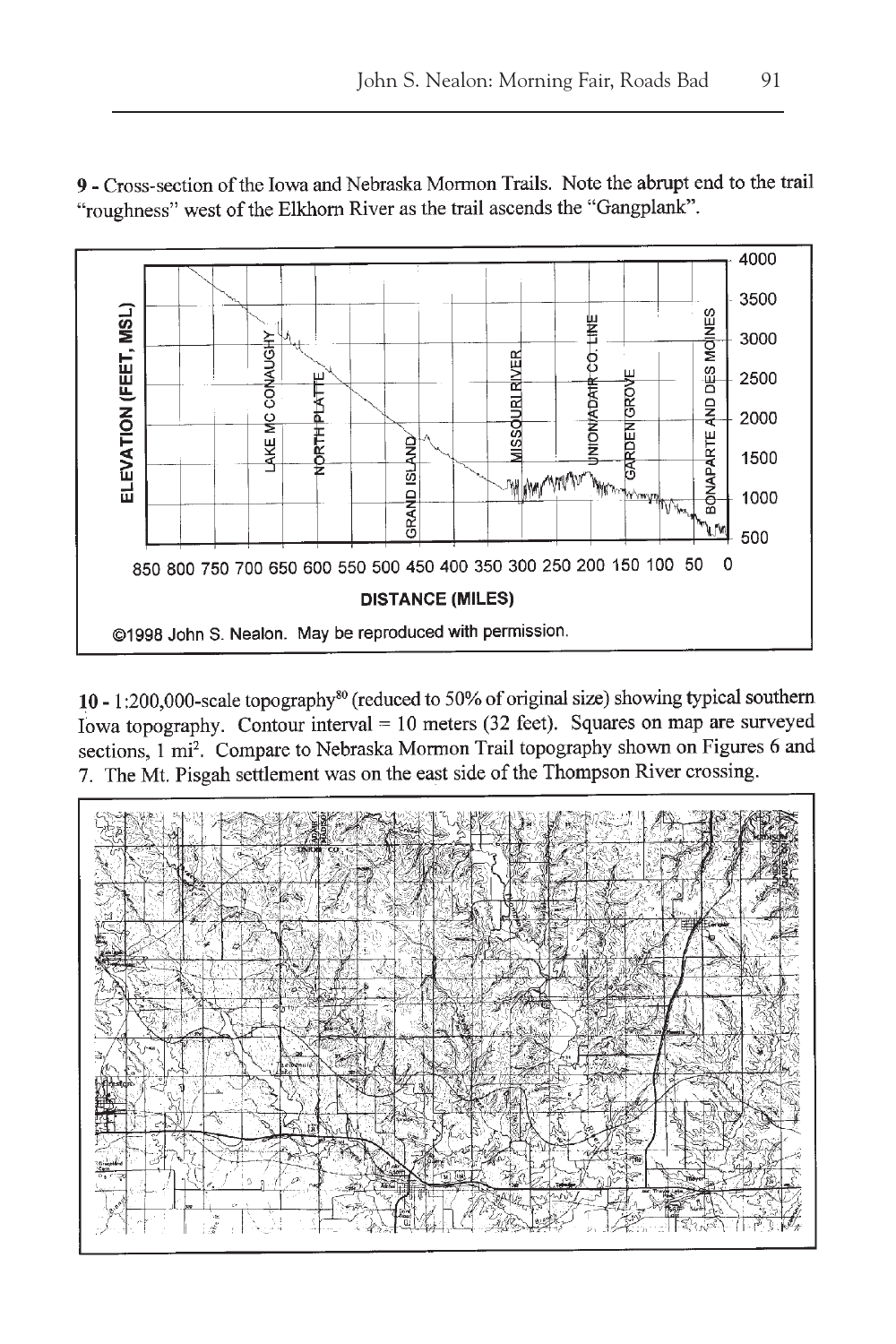

11 - Variation of early-morning temperature (6:00 to 9:30 a.m.) with time, Spring 1846.

12 - 1:200,000-scale topography<sup>81</sup> (reduced to 50% of original size) showing the Loup river crossing near Fullerton, Nebraska (Figures 1 and 9). Note that the Loup is at the north wall of the Platte River valley. Contour interval =  $10$  meters (32 feet). Squares on map are surveyed sections, 1mi<sup>2</sup>.

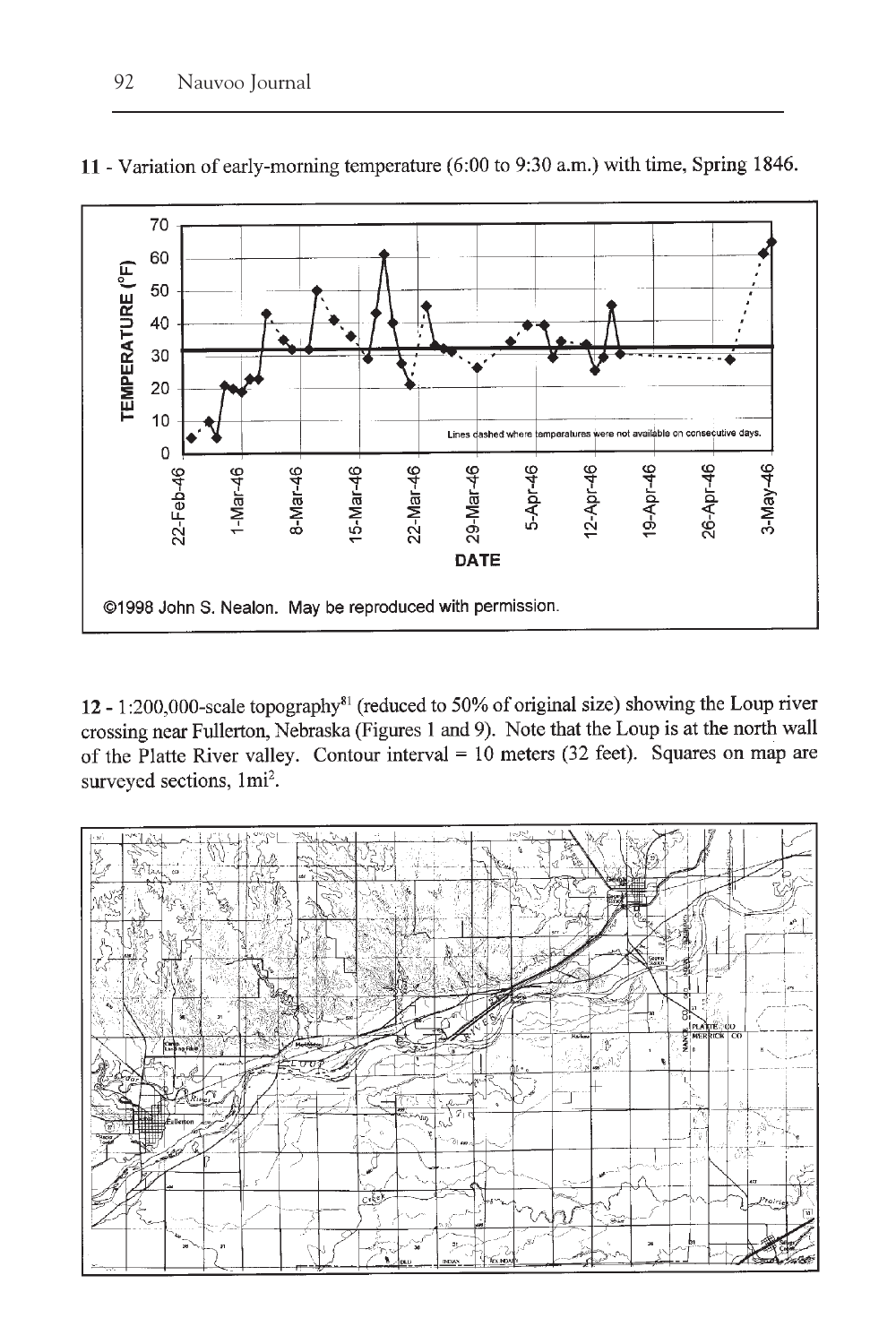#### N**otes**

1. Richard Foster Flint, *Glacial and Pleistocene Geology* (New York: John Wiley & Sons, Inc, 1967), 11.

2. Marvin P. Carlson, *Geology, Geologic Time and Nebraska* (Educational Circular No. 10, Conservation and Survey Division, University of Nebraska-Lincoln, Lincoln, Nebraska, 1993), 49-50.

3. Ibid., 50.

4. George F. Kay, *Gumbotil, a New Term in Pleistocene Geology,* Science, new series, 44, 3 November 1916; James E. Gow and John L. Tilton, *Geology of Adair County*, from Iowa Geological Survey, 27, Annual Report, 1916, 308.

5. Gow and Tilton, 308.

6. Carlson, 51.

7. Gow and Tilton, 277-344.

8. John L. Tilton, *Geology of Cass County*, from Iowa Geological Survey, 27, Annual Report, 1916, 171-276.

9. John L. Tilton, *Geology of Clarke County*, from Iowa Geological Survey, 27, Annual Report, 1916, 105-170.

10. Melvin F. Arey, *Geology of Davis County*, from Iowa Geological Survey, 20, Annual Report, 1909, 487-524.

11. J. A. Udden, *Geology of Pottawattamie County*, from Iowa Geological Survey, 11, Annual Report, 1900, 201-77.

12. Condra et al., 13-29.

13. Marie Morisawa, *Streams: Their Dynamics and Morphology* (New York: McGraw-Hill, 1968), 80.

14. Stanley B. Kimball, ed., *The Latter-day Saints' Emigrants' Guide* (Gerald, Missouri: The Patrice Press, 1983), 47.

15. Ibid., 46.

16. C. F. Keech and R. Bentall, *Dunes on the Plains: The Sand Hills Region of Nebraska* (Resource Report No. 4, University of Nebraska, Conservation and Survey Division, Lincoln, 1982), 1.

17. Olga Sharp Steele, *The Geography of the Mormon Trail Across Nebraska*, M.A. Thesis, University of Nebraska, Lincoln, 23 May 1933.

18. Climatic Summaries, Bulletin W, United States Department of Agriculture, provided by Harry J. Hillaker, Iowa State Climatologist, Iowa Department of Agriculture and Land Stewardship, 30 April 1998.

19. Letter from Hillaker, 30 April 1998.

20. Henry F. Diaz, *A Long Record of Weather Observations in Southeastern Iowa, 1839- 1979*, National Climatic Center, Asheville, North Carolina, July 1980, 42, 48.

21. Generally, 60 to 62 data points were available for averaging for each month, including the periods of 1839-60 and 1936-74.

22. From the journal of William Reynolds Terry, provided by William G. Hartley of Brigham Young University.

23. Unpublished data provided by Karla Gunzenhauser, Historian, Iowa Mormon Trails Association, 26 August 1997.

24. Paul J. Waite, Jayne M. Harbaugh, and Marie R. Klugman, *Drought in Iowa: The Pattern, Frequency, and Intensity*, Iowa Water Resources Data System Report Series, Report 79- 1, December 1979, 5-7.

25. *Annual Precipitation in Nebraska* (1850-1995), University of Nebraska-Lincoln, Conservation and Survey Division, Institute of Agriculture and Natural Resources, 1995.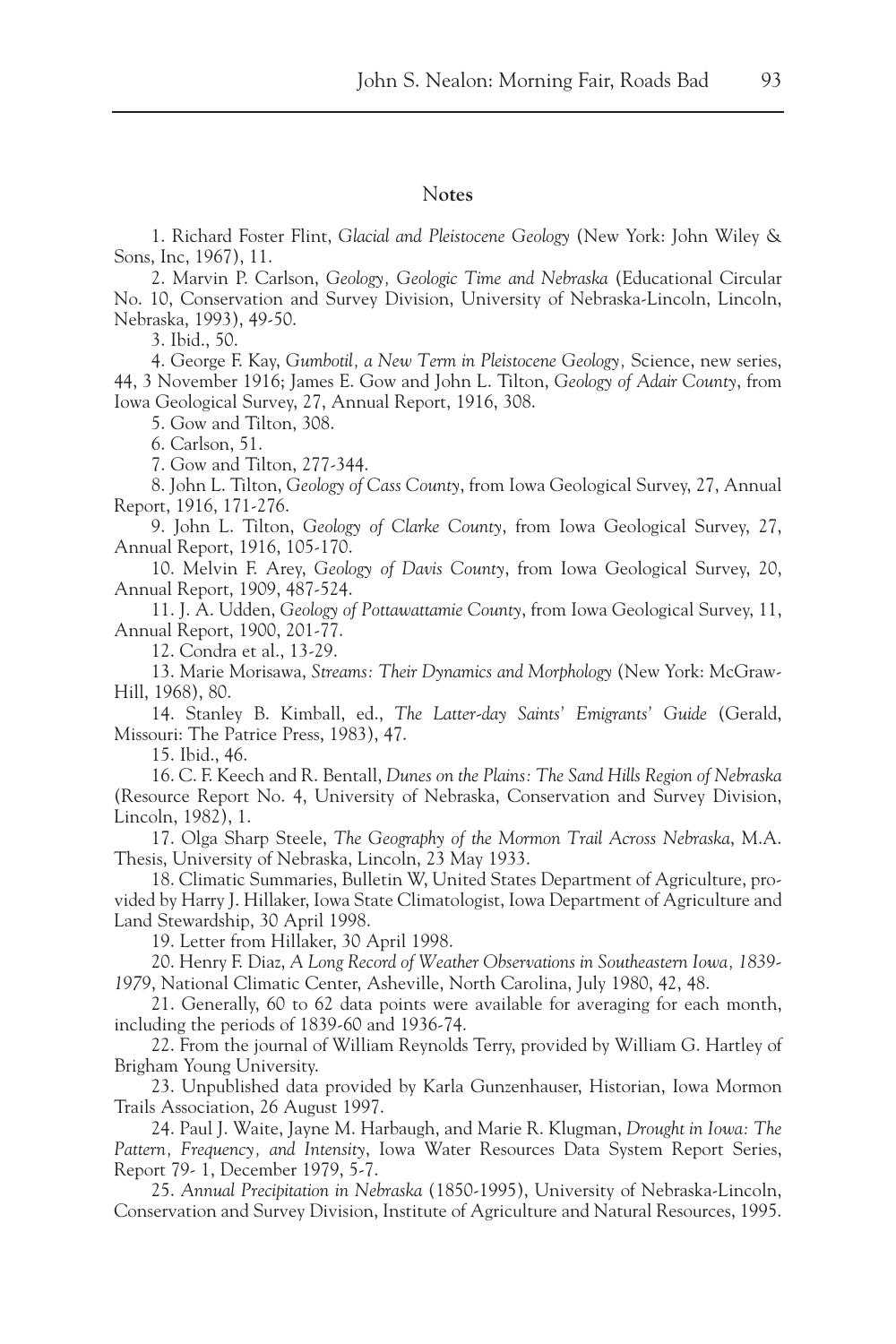26. John A. Elder, *Soils of Nebraska*, University of Nebraska, Conservation and Survey Division, Lincoln, May 1969, 2.

27. Climatic Summaries.

28. Gunzenhauser.

29. Clayton, 2-47.

- 30. Ibid., 100-101.
- 31. Ibid., 78, 81.
- 32. Steele, 11-12. 33. Clayton, 146.
- 34. Ibid., 149.
- 35. Clayton, 153.
- 36. Steele, 121.
- 37. Clayton, 12.
- 38. Ibid., 14.
- 39. Ibid., 15.
- 40. Gunzenhauser.

41. Clayton's company was responsible for moving the Church property in addition to his personal property. He estimated the weight at three thousand pounds.

- 42. Clayton, 15.
- 43. Ibid., 16.
- 44. Ibid., 16-17.
- 45. Gunzenhauser.
- 46. Clayton, 17.
- 47. Ibid., 19.
- 48. Ibid., 161-62.
- 49. Ibid., 105, 108, 112, 158.
- 50. Ibid., 124, 149, 180-81.
- 51. Ibid., 111, 113, 114-15, 143-44.
- 52. Udden, 216-17.
- 53. Steele, 58-59.
- 54. Kimball, 83.
- 55. Steele, 10, 78.
- 56. Ibid., 66.
- 57. Clayton, 88.
- 58. Ibid., 90.
- 59. Lawrence Clayton, 92-93.
- 60. Lawrence Clayton, 101-02.
- 61. Clayton, 22.
- 62. Ibid., 23.
- 63. Ibid., 25.
- 64. Ibid.
- 65. Gunzenhauser.

66. William Reynolds Terry, personal journal, provided by William G. Hartley of Brigham Young University.

67. After crossing the Loup, the advance company had to make its own road until about Scottsbluff.

- 68. Clayton, 128-30.
- 69. Kimball, 3.
- 70. Steele, 39.
- 71. Ibid., 163.
- 72. Kimball, 83.